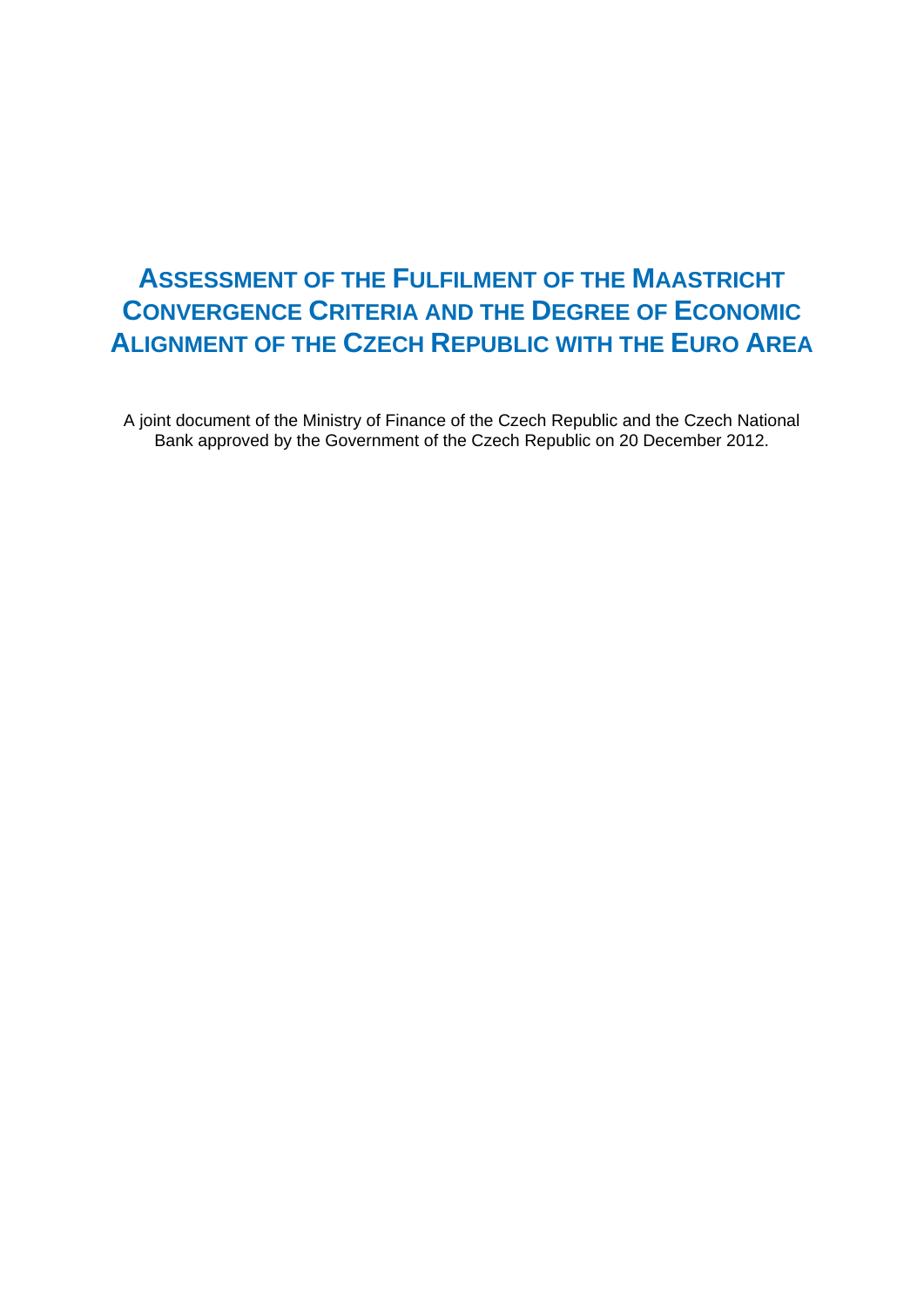# **CONTENTS**

|                         |       | Summary and Recommendations Regarding the Czech Republic's Preparedness for              |  |
|-------------------------|-------|------------------------------------------------------------------------------------------|--|
|                         |       |                                                                                          |  |
|                         | 1.1   |                                                                                          |  |
|                         | 1.2   |                                                                                          |  |
|                         | 1.3   | Situation in the Euro Area and New Obligations for Accession Countries  6                |  |
|                         | 1.4   |                                                                                          |  |
| 2                       |       | Assessment of the Current and Expected Fulfilment of the Maastricht Convergence          |  |
|                         |       |                                                                                          |  |
|                         | 2.1   |                                                                                          |  |
|                         |       |                                                                                          |  |
|                         | 2.2   |                                                                                          |  |
|                         | 2.2.1 |                                                                                          |  |
|                         |       | Box 2.2: Definition of the criterion on the sustainability of the government financial   |  |
|                         |       |                                                                                          |  |
|                         |       |                                                                                          |  |
|                         | 2.3   | Criterion on Participation in the Exchange Rate Mechanism  11                            |  |
|                         |       | Box 2.3: Definition of the criterion on participation in the exchange rate mechanism  11 |  |
|                         | 2.4   |                                                                                          |  |
|                         |       |                                                                                          |  |
| 3                       |       | Assessment of the Czech Republic's Current Economic Alignment with the Euro              |  |
|                         |       |                                                                                          |  |
|                         | 3.1   |                                                                                          |  |
|                         | 3.2   |                                                                                          |  |
| $\overline{\mathbf{4}}$ |       | Situation in the Euro Area and New Obligations for Accession Countries  22               |  |

# **TABLES**

# **CHARTS**

| Chart 3.1: Real economic convergence of selected states towards the euro area in 2011  16        |  |
|--------------------------------------------------------------------------------------------------|--|
|                                                                                                  |  |
| Chart 3.3: Share of exports to the euro area in total exports and share of imports from the euro |  |
|                                                                                                  |  |
|                                                                                                  |  |
|                                                                                                  |  |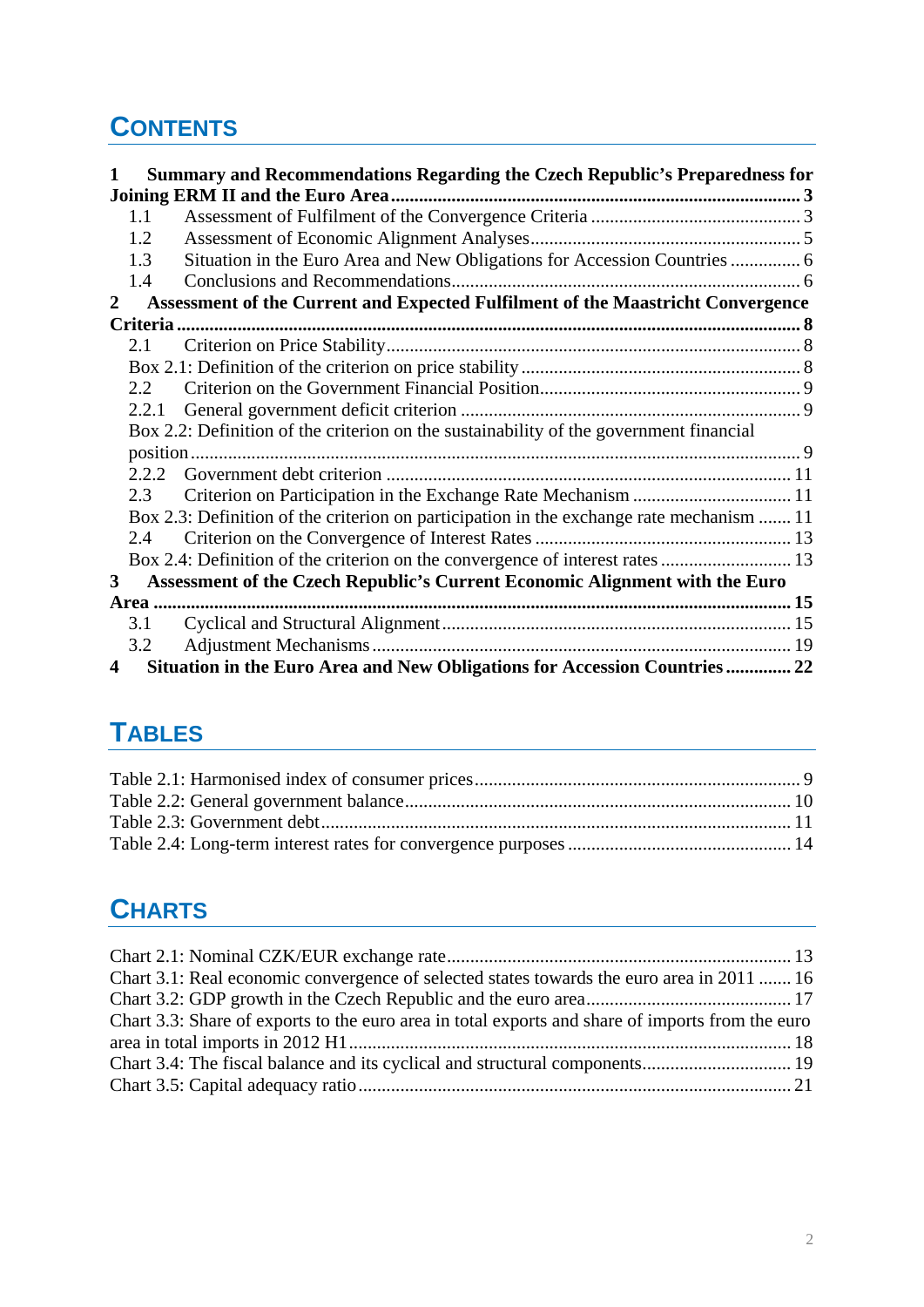# <span id="page-2-0"></span>**1 SUMMARY AND RECOMMENDATIONS REGARDING THE CZECH REPUBLIC'S PREPAREDNESS FOR JOINING ERM II AND THE EURO AREA**

Besides being required to harmonise their legislation with Articles 130 and 131 of the Treaty on the Functioning of the European Union (the Treaty) and the Statute of the European System of Central Banks and the European Central Bank (ECB), EU Member States are required to achieve a high degree of sustainable convergence in order to join the euro area.

The degree of sustainable convergence is assessed according to the Maastricht convergence criteria. These comprise a criterion on price stability, a criterion on the government financial position, a criterion on participation in the exchange rate mechanism and a criterion on the convergence of interest rates. The criteria are set out in Article 140 of the Treaty and detailed in the Protocol on the Convergence Criteria annexed to the Treaty. The related excessive deficit procedure is referred to in Article 126 of the Treaty, in Protocol No. 12 on the Excessive Deficit Procedure annexed to it, and in Council Regulation (EC) No. 1467/97.

The Czech Republic is obliged to take steps to be prepared to join the euro area as soon as possible. However, setting the date for joining the euro area is within the competence of the Member State and depends on its preparedness. This preparedness can be assessed from the perspective of the economic alignment and structural similarity of the Czech economy and the euro area economy, and from the point of view of the economy's ability to absorb shocks and adjust flexibly to them, for example via effective fiscal policy, a flexible labour market and a sound financial sector.

The view on the economic benefits and costs of joining the euro area has also changed in recent years as a result of ongoing fundamental changes in the institutional architecture of the EMU in response to the debt problems of some of its member countries. Changes in the economic and political framework of the EMU and in the functioning of rescue mechanisms may imply new and unforeseen obligations for accession countries.

### <span id="page-2-1"></span>**1.1 Assessment of Fulfilment of the Convergence Criteria**

The Czech Republic is not currently compliant with the **criterion on price stability**, mainly because of administrative measures (particularly an increase in the reduced VAT rate at the start of 2012). Nevertheless, the Czech Republic is expected to record modest inflation in 2013–2015, which means it should fulfil the price stability criterion. This will be true if no other changes except those planned are made to indirect taxes and no other significantly inflationary administrative measures are taken in the consumer price area. In addition, the calculation of the reference value, from which some countries with very low inflation may, but need not, be excluded, is a source of uncertainty. The resulting reference value may thus be unexpectedly shifted in either direction.

The CNB's inflation target (for the national consumer price index) has been set at 2% since the start of 2010. The CNB seeks to ensure that actual inflation stays no more than one percentage point higher or lower than the target. Given the ECB's definition of price stability and the inflation targets of the non-euro area EU Member States, this target creates relatively good conditions for future fulfilment of the price stability criterion.

The Czech Republic is not currently compliant with the **criterion on the government**  financial position, which sets conditions for the levels of the government deficit and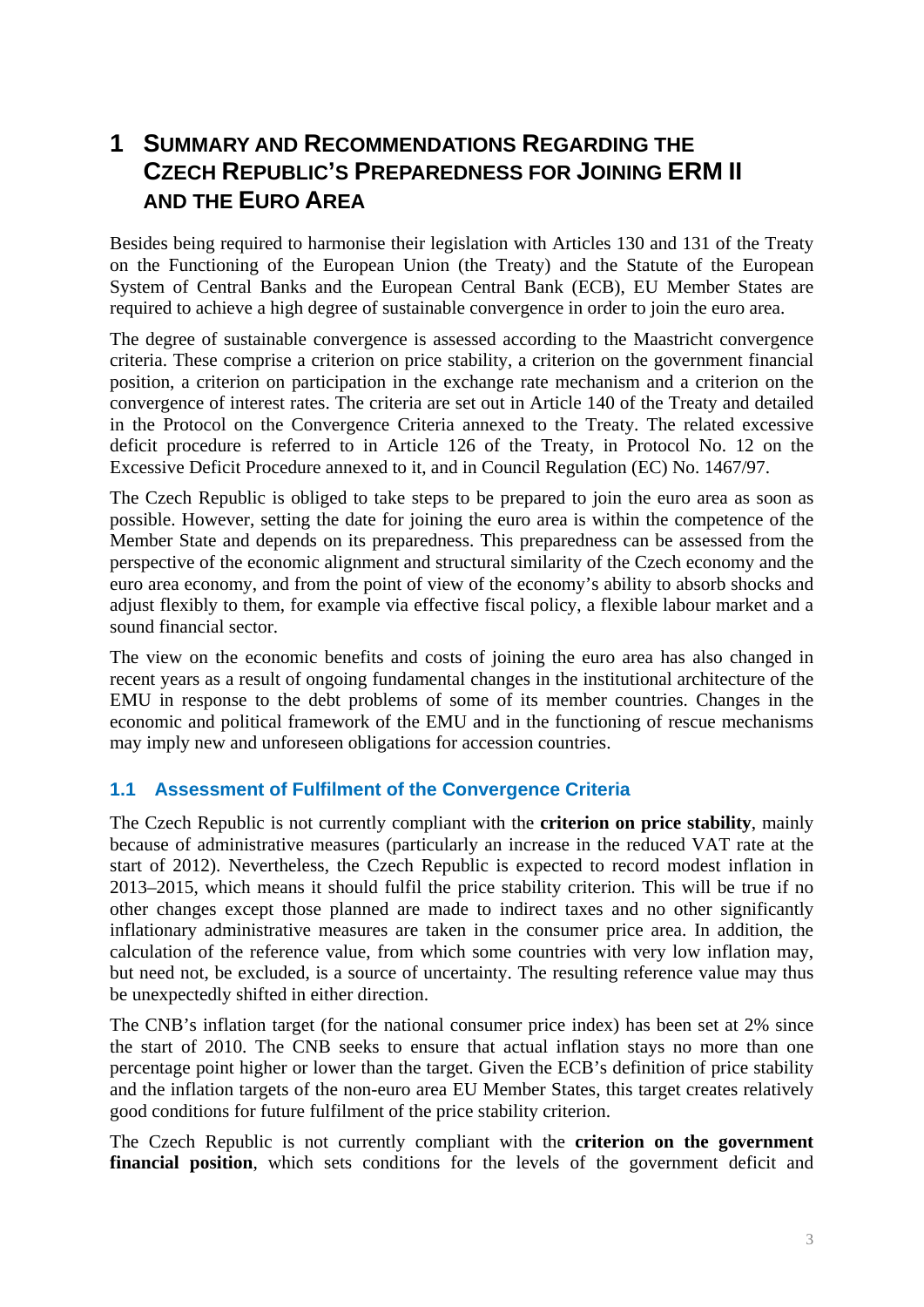government debt. Due to non-compliance with this criterion, the Czech Republic is still subject to the excessive deficit procedure (EDP) opened against it in 2009.

The government deficit is expected to reach 5.0% of GDP in 2012 (including correction of reimbursable assets from EU funds and the inclusion of the total accrual coverage of financial compensation to churches, which amounts to CZK 59 billion, i.e. 1.5% of GDP, in 2012 in accordance with the ESA 95 methodology). Given the expected macroeconomic developments, however, the current fiscal policy plans should lead to a general government deficit below the Maastricht criterion as from 2013. Specifically, the government fiscal strategy aims to reduce the deficit to 2.9% of GDP in 2013, 2.7% of GDP in 2014 and 2.4% of GDP in 2015. The continuing euro area debt crisis and its subsequent macroeconomic and fiscal effects in the Czech Republic represent risks to this plan.

The Czech Republic has long been compliant with the government debt-to-GDP ratio criterion. Given its relatively low level of government debt on entering the EU, the Czech Republic currently has no problems fulfilling this criterion, although the rate of growth of the debt started rising sharply in 2009. According to the November 2012 Fiscal Outlook of the Czech Republic, a debt of  $45.5\%$  of GDP<sup>[1](#page-3-0)</sup> is expected for 2012, i.e. 4.6 percentage points higher than in 2011. Owing to the expected annual government sector deficits, the government debt level will further increase in the medium term, reaching 49.2% of GDP in 2015. A risk going forward is the expected adverse effect of population ageing. Unless the necessary reforms of the pension and health care systems – which are being prepared by the current government – are implemented, a further marked increase in the debt-to-GDP ratio is to be expected in the long run.

A further strengthening of fiscal discipline should be fostered by a constitutional act currently under preparation – the Budget Responsibility Act, which applies fiscal rules – including a new "debt brake" rule – not only to central government, but also to other general government subsectors. The proposed constitutional act significantly improves the current expenditure framework rule in accordance with the Council directive on requirements for budgetary frameworks of the EU Member States.

The admission of an EU Member State into the euro area is conditional on a successful, at least two-year stay of the national currency in ERM II. Assessment of the fulfilment of the **criterion on participation in the exchange rate mechanism** will only be possible after the Czech Republic joins ERM II and the central rate of the koruna against the euro is set. The Czech currency has not entered this system yet, hence it does not have a fixed central parity vis-à-vis the euro against which exchange rate fluctuations and thus also the fulfilment of this criterion can be monitored.

The koruna's exchange rate against the euro has fluctuated within a relatively narrow range in the last two years, showing no clear trend. The experience of previous years suggests, however, that exchange rate deviations can exceed the set fluctuation band in turbulent times. The appropriate timing of ERM II entry will thus be of key importance for successful fulfilment of the exchange rate stability criterion going forward. The Czech Republic should enter ERM II amid a stable situation in the domestic economy, in global financial markets and in investment sentiment towards the Czech Republic and the whole region.

The Czech Republic is currently comfortably compliant with the **criterion on the convergence of interest rates**, and, in spite of the difficulty in predicting financial market developments, the pressures are not expected to be significant enough to prevent fulfilment of

1

<span id="page-3-0"></span><sup>&</sup>lt;sup>1</sup> Due to regular revisions of the estimates contained in the Macroeconomic Forecast of the Czech Republic, the ratios to GDP at the time the government discusses this document may differ slightly from the values given here.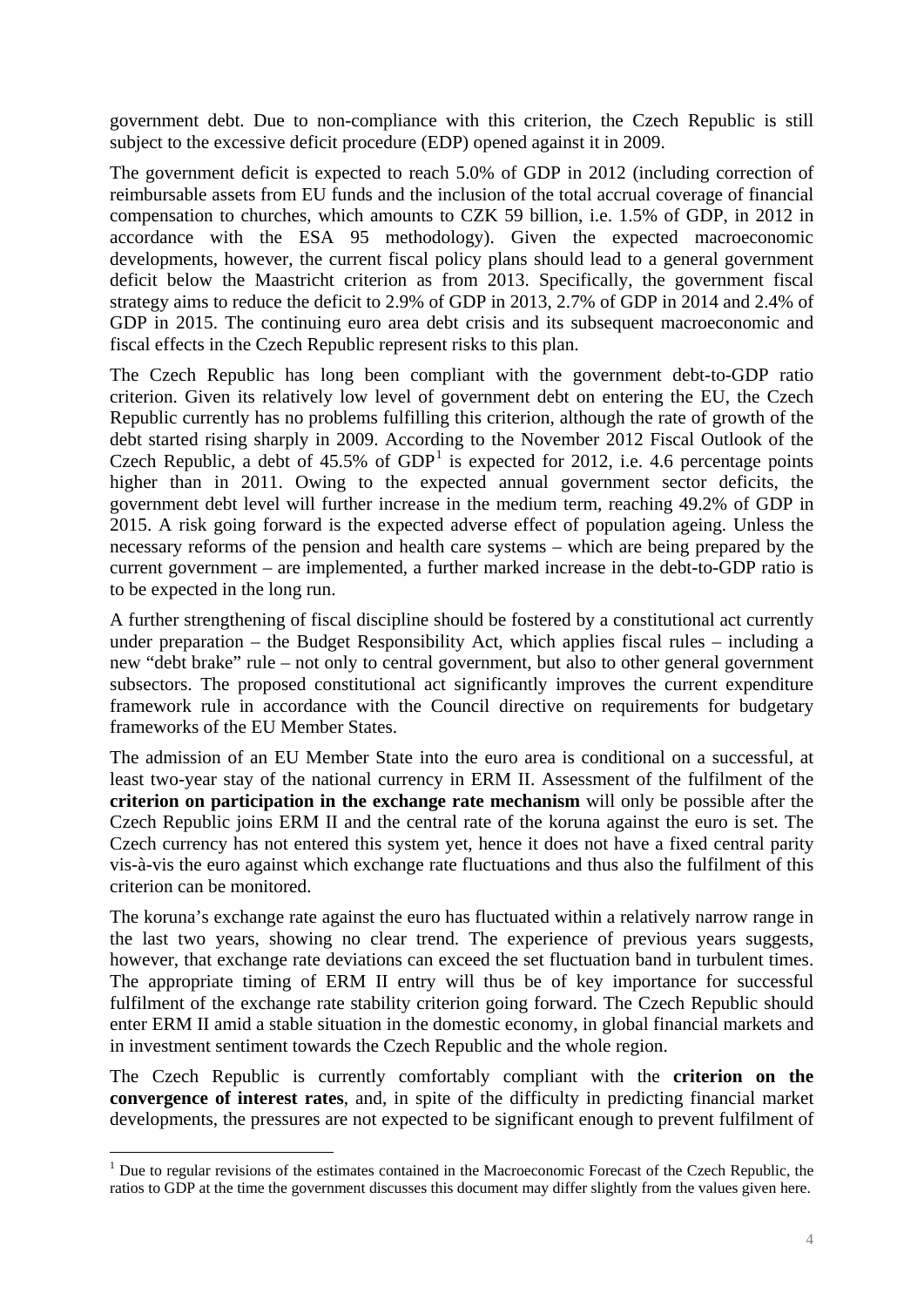this convergence criterion in the coming years. It can also be said that the euro area debt crisis is not a risk factor in this respect (as long-term interest rates have not gone up much during the crisis). However, it is essential to maintain the confidence of the financial markets in the medium-term consolidation and long-term sustainability of Czech public finance.

# <span id="page-4-0"></span>**1.2 Assessment of Economic Alignment Analyses**

The situation in recent years has been strongly affected by the impacts of the global financial, economic and subsequently European debt crisis. At the same time, the Czech economy has stopped catching up with the euro area economic level. On the other hand, though, it is now showing increased business cycle alignment with the euro area. As a consequence of the global crisis, the economies of the euro area and other EU countries, including the Czech Republic, have gone into recession and recorded a considerable deterioration in the government financial position followed by a phase of consolidation of public budgets. Fiscal restrictions are slowing the economic recovery in both the euro area and the Czech Republic. In addition to budget consolidation, the conservative behaviour of consumers is fostering a deeper contraction in domestic economic activity.

The characteristics of the Czech economy as regards its preparedness to adopt the euro can be divided into four groups.

The first group consists of **economic indicators that speak in the long run in favour of the Czech Republic adopting the euro**. These include the high degree of openness of the Czech economy and its close trade and ownership links with the euro area. These factors provide for the existence of microeconomic benefits of euro adoption. Another favourable factor is the achievement of long-term convergence of the inflation rate and nominal interest rates, as this reduces the macrofinancial risks associated with euro adoption. The Czech financial sector is not a barrier to joining the euro area either, as it can help absorb economic shocks and – despite a temporary deterioration during the recent crisis – is strongly integrated with the euro area.

The second group includes **areas which, in terms of euro adoption in the Czech Republic, pose a risk of macroeconomic costs, but which have shown some improvement in recent years**. The cyclical alignment of economic activity in the Czech Republic and the euro area has recently increased significantly according to all the analytical methods used. This, however, is largely due to the extreme global developments, so only in future years will it be possible to prove or disprove the hypothesis that greater business cycle alignment has been achieved in normal global economic conditions. As regards labour market flexibility the favourable developments also include a decrease in the ratio of the minimum wage to the average wage in past years and reforms made in 2011 and 2012. The ability to adjust nominal wages has manifested itself through frequent use of base wage freezes and bonus cuts by corporations in response to the fall in demand in 2009. In terms of labour market flexibility, the positive factors also include an ability to make use of inflows of foreign labour at times of economic growth and, conversely, to reduce the number of foreign workers during economic downturns. The business climate is gradually improving, but some administrative barriers persist and are still more significant than in the other countries under comparison.

The third group consists of **areas where long-term positive trends were disrupted by the global crisis and its repercussions remain evident**. The real economic convergence of the Czech Republic to the euro area observed until 2008 has halted in recent years. As measured by GDP per capita (converted using purchasing power parity), the Czech Republic is at a higher absolute level than the least developed euro area countries, but this is evidently no guarantee of future smooth functioning of the economy in the EMU. Compared to the euro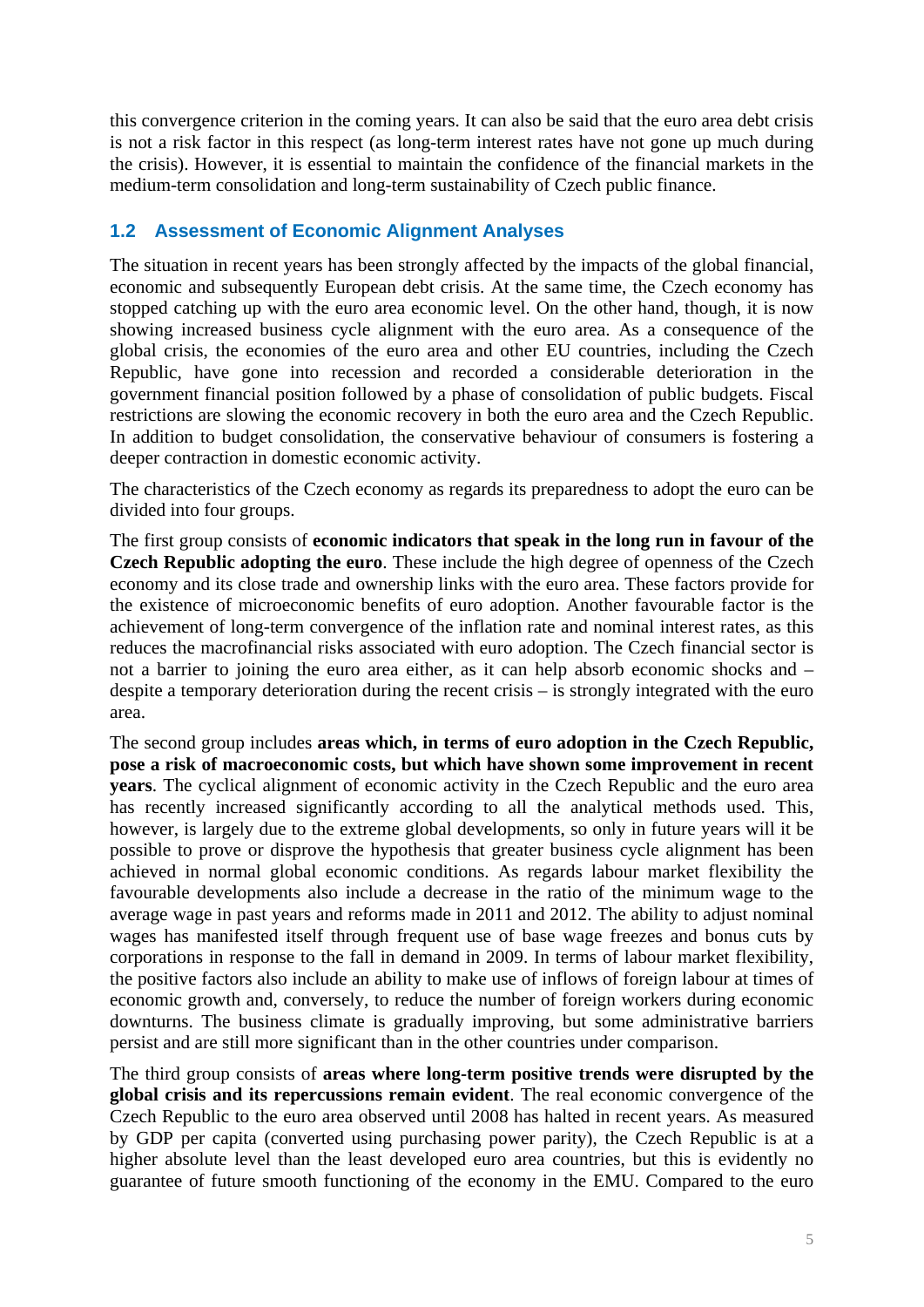area average, moreover, a clear difference in the price level persists. The previous price level convergence trend was temporarily interrupted in 2009 as a result of a sharp depreciation of the koruna, but was renewed in 2010 and 2011. The public finance deficit has deteriorated markedly as a result of the economic slump and the anti-crisis fiscal measures adopted. A public finance consolidation process has been under way since 2010, but in 2011 the deficit was 3.3% of GDP and total government debt grew to 40.8% of GDP. The implemented and planned austerity measures will result in a reduction in the public budget deficit in the near future. Fundamental reforms focused on the long-term challenges relating to population ageing have yet to be completed. The impacts of the previous economic downturn are also being reflected in a persisting elevated level of long-term unemployment.

The fourth group contains **areas which are showing long-term problems in terms of the Czech economy**'**s flexibility and ability to adjust to shocks and which are not showing any significant improvement.** This group includes the flexibility of the Czech labour market. Its weak spots include persisting large regional differences and high overall labour taxation.

# **1.3 Situation in the Euro Area and New Obligations for Accession Countries**

<span id="page-5-0"></span>In its initial years, the euro area showed convergence in unemployment and the inflation rate, but this trend was interrupted during the crisis. By contrast, the differences in economic level (expressed as the variability of real GDP per capita) were widening until the start of the financial crisis and then decreased slightly. The differences in the annual growth rates of euro area economies suggest that their business cycles are not moving significantly into alignment. On the contrary, the differences have generally been widening in recent years owing to different timing and intensity of the onset of the recession during the global financial and economic crisis. The impacts of the escalating debt crisis in the euro area in 2012 offer little hope of improvement in the near future either. Long-term interest rates were gradually converging before the crisis, but the debt problems of some member countries have led to a sharp rise in misalignment in recent years. However, insufficient financial discipline is apparent in most EMU countries. Only three euro area countries are currently compliant with the Stability and Growth Pact criteria.

In response to the problems, euro area countries' governments continued to tighten macroeconomic and budgetary supervision. Rescue mechanisms for the euro area countries have also been bolstered. The changes in the economic and political framework will probably imply that sustainable fulfilment of the Maastricht criteria and sufficient alignment of the Czech economy with the euro area economy will not be sufficient conditions for adopting the single currency. Euro area entry will probably also be conditional on participation in the new institutions and mechanisms. Based on the current information, the costs relating to joining the European Stability Mechanism (ESM) would be particularly substantial upon the Czech Republic's entry into the euro area. After the 12-year period of temporarily lower financial involvement by the Czech Republic elapses, these costs could reach CZK 350 billion, taking the form of gradually paid-in capital in cash and committed callable capital. This is increasing the costs to the Czech Republic of joining the euro area. In addition, other initiatives are under preparation at the European level whose specific impacts cannot be estimated yet (for example the banking union), but which are significantly adding to the uncertainty regarding the future conditions for euro area entry.

# <span id="page-5-1"></span>**1.4 Conclusions and Recommendations**

The fiscal problems in the euro area have led to proposals for significant institutional changes in the functioning of the monetary union. These changes are fundamentally changing the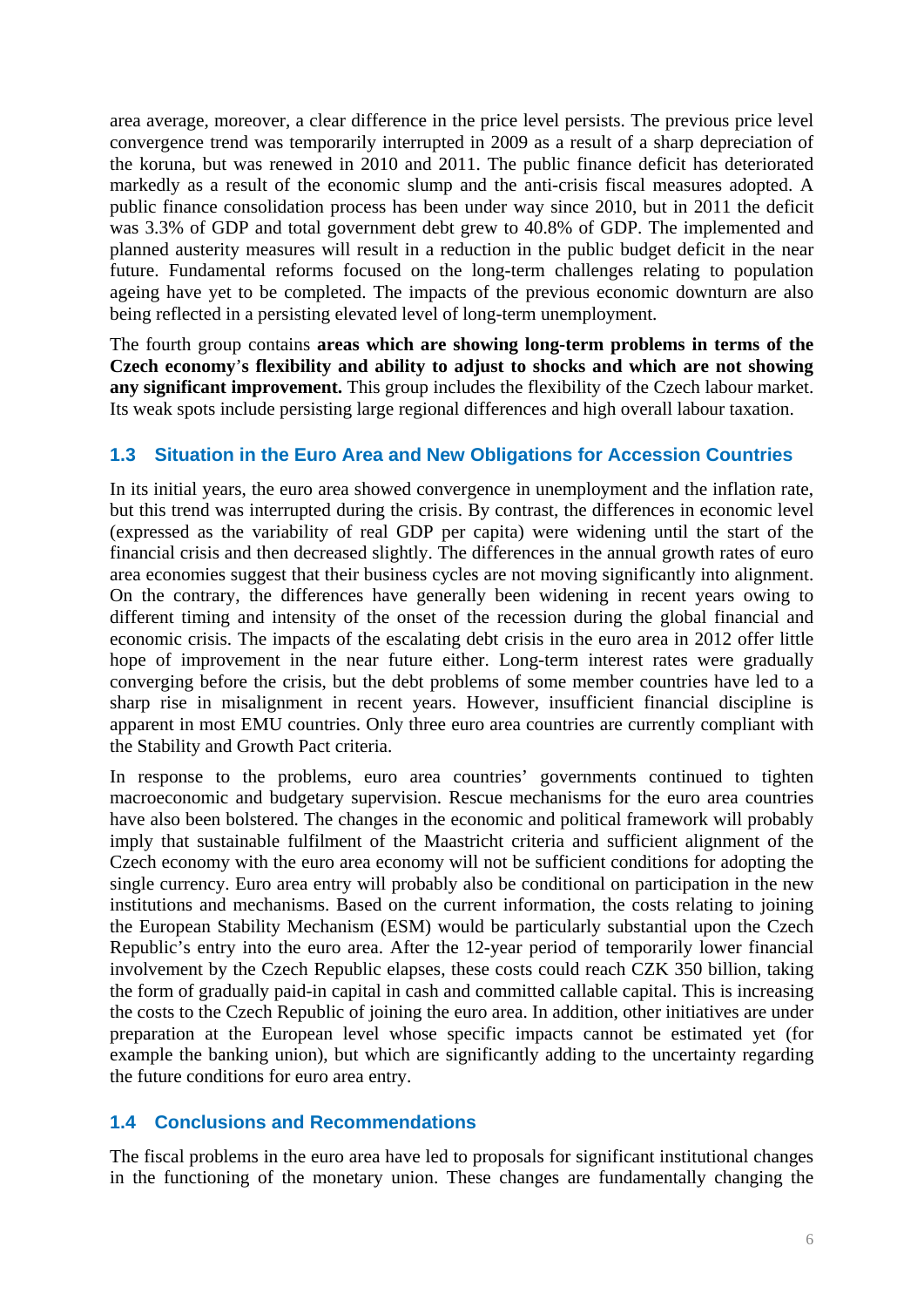conditions and obligations arising from the Czech Republic's potential membership of the euro area. This is increasing the costs of joining the euro area. In light of these facts, amid continuing financial market instability and uncertainty about the future direction of the economy, and given the no less important questions regarding the future institutional set-up of the EU, the current situation does not seem conducive to euro adoption in the Czech Republic.

As regards the preparedness of the Czech Republic itself to adopt the euro, it is necessary in particular to continue the public budget consolidation process and increase the flexibility of the labour market. **In view of these facts, the Ministry of Finance and the Czech National Bank, in line with the Czech Republic's Updated Euro-area Accession Strategy, recommend that the Czech government should not set a target date for euro area entry for the time being.** The recommendation not to set a target date for euro area entry for the time being simultaneously implies a recommendation that the Czech Republic should not attempt to enter ERM II during 2013.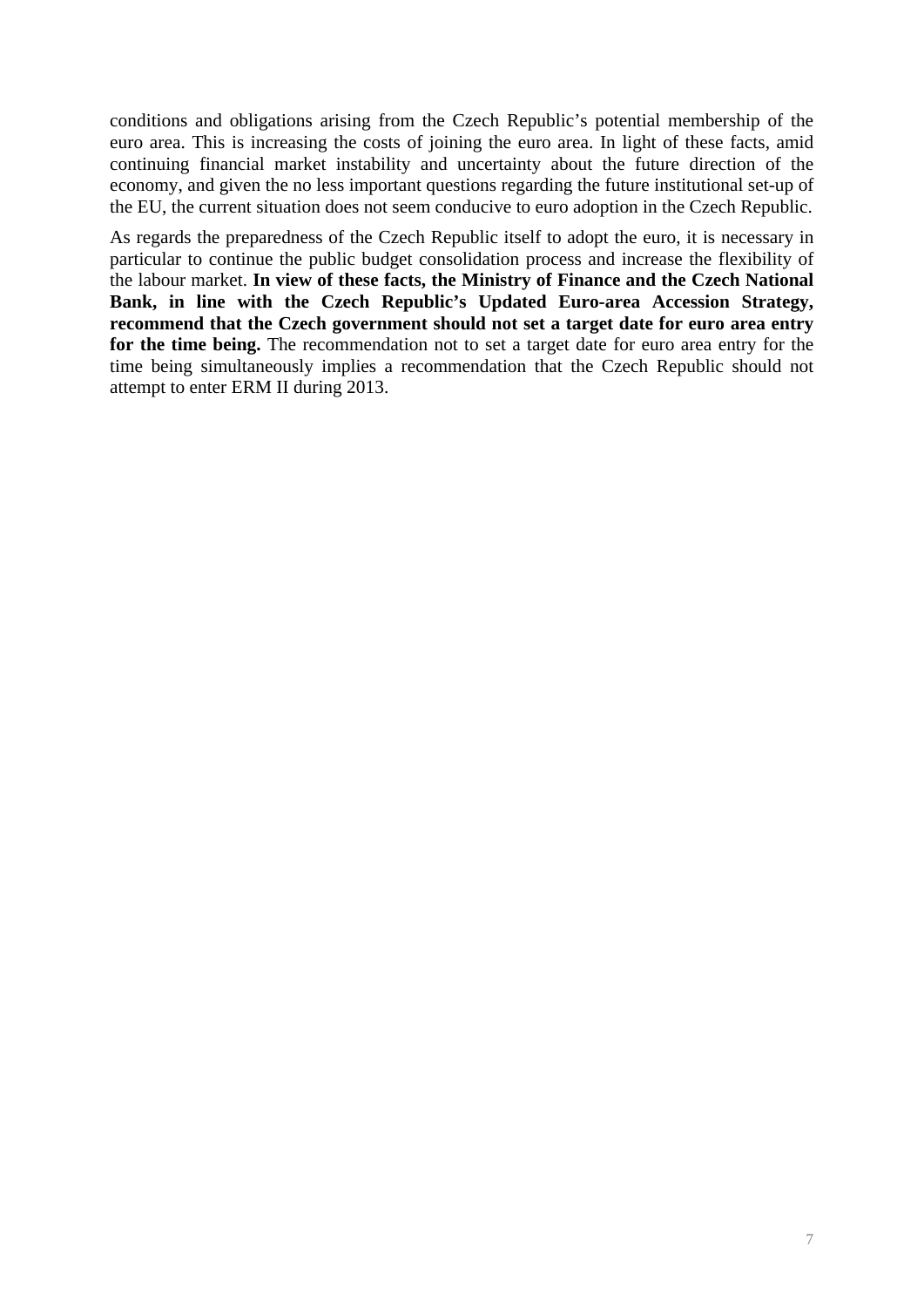# <span id="page-7-0"></span>**2 ASSESSMENT OF THE CURRENT AND EXPECTED FULFILMENT OF THE MAASTRICHT CONVERGENCE CRITERIA**

The degree of sustainable convergence is assessed according to the Maastricht convergence criteria, i.e. the criterion on price stability, the criterion on sustainability of the government financial position, the criterion on exchange rate stability and the criterion on long-term interest rates.<sup>[2](#page-7-3)</sup>

# <span id="page-7-1"></span>**2.1 Criterion on Price Stability**

#### <span id="page-7-2"></span>**Box 2.1: Definition of the criterion on price stability**

#### **Treaty provisions**

1

The first indent of Article 140(1) of the Treaty requires: "the achievement of a high degree of price stability; this will be apparent from a rate of inflation which is close to that of, at most, the three best performing Member States in terms of price stability".

Article 1 of the Protocol on the Convergence Criteria stipulates that: "the criterion on price stability shall mean that a Member State has a price performance that is sustainable and an average rate of inflation, observed over a period of one year before the examination, that does not exceed by more than 1.5 percentage points that of, at most, the three best performing Member States in terms of price stability. Inflation shall be measured by means of the consumer price index on a comparable basis taking into account differences in national definitions."

#### **Application of Treaty provisions in ECB and EC Convergence Reports**

With regard to "an average rate of inflation, observed over a period of one year before the examination", the inflation rate is calculated using the increase in the latest available 12-month average of the Harmonised Index of Consumer Prices (HICP) over the previous 12-month average.

The reference value of the price criterion is calculated as 1.5 percentage points plus the simple arithmetic average of the rate of inflation in the three countries with the lowest inflation rates, provided that this rate is compatible with price stability.

#### **Implementation of the price stability criterion – current practice**

Both the Treaty and the Protocol in some areas leave scope for interpretation by the institutions that assess the fulfilment of the criteria (the European Commission and European Central Bank). Therefore, when assessing the fulfilment of the criteria one should also take into account the specific way in which these institutions apply the criterion. In Convergence Report 2010, for example, owing to the general economic situation, countries with negative rates of inflation were chosen as the best performing countries in terms of price stability, in contrast to the practice in previous years, when the three countries with the lowest positive inflation had been selected. The choice of countries to be included in the calculation of the price criterion therefore depends in part on the arbitrary decision of the assessing institutions. In this context, it is necessary to bear in mind that the current stagnation may lead to a negative rate of inflation in some countries.

According to the calculation of the reference value for the three best performing countries in terms of price stability, within the period under review the Czech Republic was compliant with this criterion in 2009–2011. In August 2012, however, the price stability criterion was no longer fulfilled. 2009 saw much lower energy and food prices compared to the previous year amid a global recession which, together with a fall in the domestic economy, manifested itself in sharp disinflation which peaked in 2010 Q2. Since then, prices have been gradually increasing. This growth, which accelerated in 2012, has been due to administrative measures and oil and food prices. The administrative measures have included two VAT increases (increases in both rates of 1 percentage point in 2010 and an increase in the reduced VAT rate of 4 percentage points in 2012) and increases in excise duties in the same years. Inflation

<span id="page-7-3"></span> $2$  Prepared on the basis of macroeconomic data known until August 2012 and the autumn government deficit and debt notifications.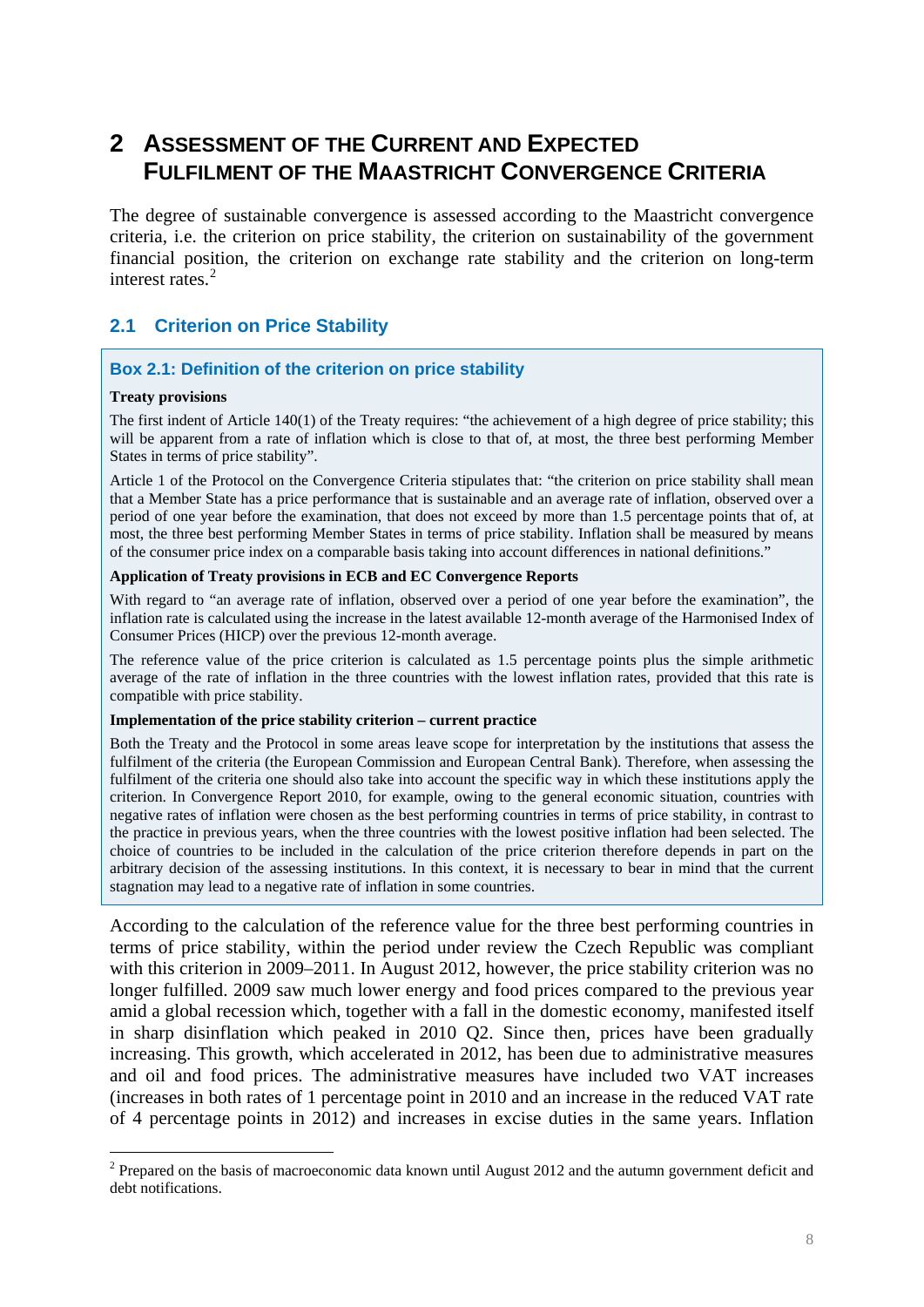pressures from the domestic economy, by contrast, have not been apparent. In 2011, annual consumer price inflation was fluctuating close to the CNB's inflation target of 2%. The higher inflation rate and non-compliance with the price stability criterion in August 2012 were thus due to the above adverse supply shocks (oil and food prices) and particularly to administrative measures.

|  |  |  | Table 2.1: Harmonised index of consumer prices |  |
|--|--|--|------------------------------------------------|--|
|  |  |  |                                                |  |

<span id="page-8-3"></span>*(average for last 12 months vs. average for previous 12 months as of end of period, growth in %)* 

|                            | 2009 | 2010 | 2011 | 8/2012 | 2012 | 2013        | 2014 | 2015 |
|----------------------------|------|------|------|--------|------|-------------|------|------|
| Average for 3 EU countries |      |      |      |        |      |             |      |      |
| with lowest inflation *    | 0.0  | 0.9  | 1.6  | 1.5    |      | $1.2 \t1.2$ | 1.3  | 1.4  |
| Reference value            | 1.5  | 2.4  | 3.1  | 3.0    | 2.7  | 2.7         | 2.8  | 2.9  |
| <b>Czech Republic</b>      | 0.6  | 12   | 21   | 3.4    | 3.5  | 2.3         | 19   | 2.1  |

\* More precisely, the three best performing Member States in terms of price stability (see Box 2.1).

Note: The outlook for EU countries for 2012–2015 was taken from the Convergence Programmes and Stability and Growth Programmes of the individual countries except Greece, whose Stability and Growth Programme is not available. Owing to the unavailability of average HICP inflation rates, the private consumption deflator was used for Germany and average CPI inflation rates were used for France and Slovenia at the forecast horizon.

Source: Eurostat, Convergence Programmes and Stability Programmes of individual Member States.

In 2013–2015, prices in the Czech Republic will still be affected, in addition to standard factors, by a significant contribution of administrative measures. This contribution should be strongest in 2013, when, among other things, the two VAT rates are expected to be increased by 1 percentage point. Despite this, the Czech Republic should be compliant with the price stability criterion in 2013–2015. However, this is conditional on no other changes except those planned being made to indirect taxes and no other administrative measures being taken in the consumer price area during the reference period for the assessment of this criterion.

### <span id="page-8-0"></span>**2.2 Criterion on the Government Financial Position**

The criterion on the government budgetary position is satisfied only when both components of the fiscal criterion, i.e. the general government deficit and government debt, are fulfilled in a sustainable manner.

#### <span id="page-8-1"></span>**2.2.1 General government deficit criterion**

#### <span id="page-8-2"></span>**Box 2.2: Definition of the criterion on the sustainability of the government financial position**

#### **Treaty provisions**

The second indent of Article 140(1) of the Treaty requires "the sustainability of the government financial position; this will be apparent from having achieved a government budgetary position without a deficit that is excessive as determined in accordance with Article 126(6) of the Treaty".

Article 2 of the Protocol on the Convergence Criteria stipulates that this criterion "shall mean that at the time of the examination the Member State is not the subject of a Council decision under Article 126(6) of this Treaty that an excessive deficit exists".

Article 126 of the Treaty sets out the excessive deficit procedure, which is specified in more detail in the Stability and Growth Pact. According to Article 126(3) of the Treaty, the European Commission prepares a report if a Member State does not fulfil the requirements for fiscal discipline, in particular if:

1. the ratio of the planned or actual government deficit to GDP exceeds a reference value (defined in the Protocol on the excessive deficit procedure as 3% of GDP), unless:

- either the ratio has declined substantially and continuously and reached a level that comes close to the reference value, or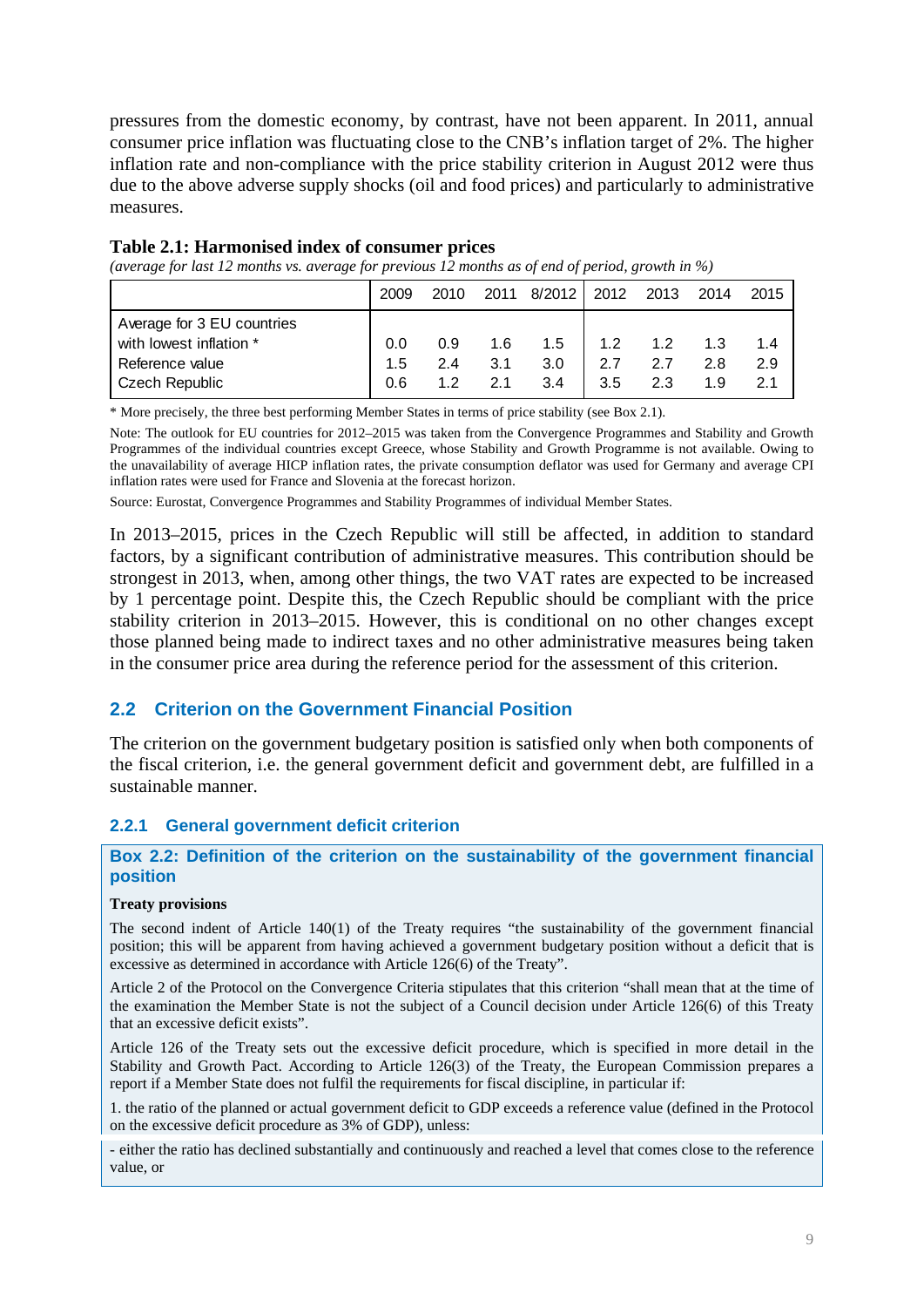- the excess over the reference value is only exceptional and temporary and the ratio remains close to the reference value.

2. the ratio of government debt to GDP exceeds a reference value (defined in the Protocol on the Excessive Deficit Procedure as 60% of GDP), unless the ratio is sufficiently diminishing and approaching the reference value at a satisfactory pace.

The criterion on the government financial position was not and is again not being fulfilled, as the excessive deficit procedure was opened for the second time against the Czech Republic at the end of 2009 based on an expected exceeding of the reference value for the government deficit-to-GDP ratio (the Czech Republic was subject to the EDP for the first time in 2004– 2008). As a result of a sharp slowdown in economic growth and recession in late 2008 and early 2009, the general government balance saw a marked deterioration. In addition to the unresolved structural problems of Czech public finance, the government sector was facing an unprecedented shortfall in tax revenues owing to the extraordinarily unfavourable economic situation and to legislative changes approved mainly on the revenue side of the public budgets. Expenditure on mitigating the effects of the recession on economic agents was increased at the same time.

The government has been taking consolidation measures since 2010. In 2010, the measures were focused on raising VAT revenues and cutting wage expenditure. The measures for 2011 included, on the revenue side, changes in personal income tax and social security contributions, taxation of donated emission allowances and the introduction of taxes on photovoltaic power stations. On the expenditure side they included a continued reduction in wages in the general government sector, and social benefit cuts. In 2012, on the revenue side there was a one-off increase in the reduced VAT rate, and taxation of lottery income was introduced. On the expenditure side, the state contribution to building savings schemes was reduced and austerity measures were introduced in the health care system. Another significant expenditure-reducing factor in 2012 was a government resolution to cut in expenditure in individual budget chapters. The government sector deficit in 2012 has been substantially increased on a one-off basis by the passing of the government proposal of a law on rectifying some property injustices against churches. The whole sum of the financial compensation, which amounts to CZK 59 billion, i.e. 1.5% of GDP, is taken into account in 2012. This is therefore a methodological issue of the accrual system of accounting and not an actual payment in cash.

The deficit is expected to decrease below 3% of GDP in 2013.

#### **Table 2.2: General government balance**

<span id="page-9-0"></span>*(ESA 1995 methodology, in % of GDP)* 

|                                     | 2009           | 2010 |                 | 2011   2012 2013 2014 2015         |      |        |                  |
|-------------------------------------|----------------|------|-----------------|------------------------------------|------|--------|------------------|
| l Reference value<br>Czech Republic | $-3.0$<br>-5.8 | -4.8 | $-3,3$   $-5,0$ | $-3,0$ $-3,0$ $-3,0$ $-3,0$ $-3,0$ | -2.9 | $-2.7$ | $-3.0$<br>$-2.4$ |

Source: 2009–2011: CZSO: Government Deficit and Debt Notifications. 2012–2015: Fiscal Outlook (November 2012).

The medium-term outlook for the state budget in 2013–2015 assumes a gradual improvement in the general government balance to -2.4% of GDP in 2015, in line with the requirements of the Stability and Growth Pact and government's Programme Declaration.

As regards the alignment of the Czech economy with the euro area economy and the sustainability of public finance, it remains essential to address the structural problems of public finance. Under the Stability and Growth Pact, the Czech Republic has been set a medium-term objective (MTO) of achieving a structural general government deficit of 1% of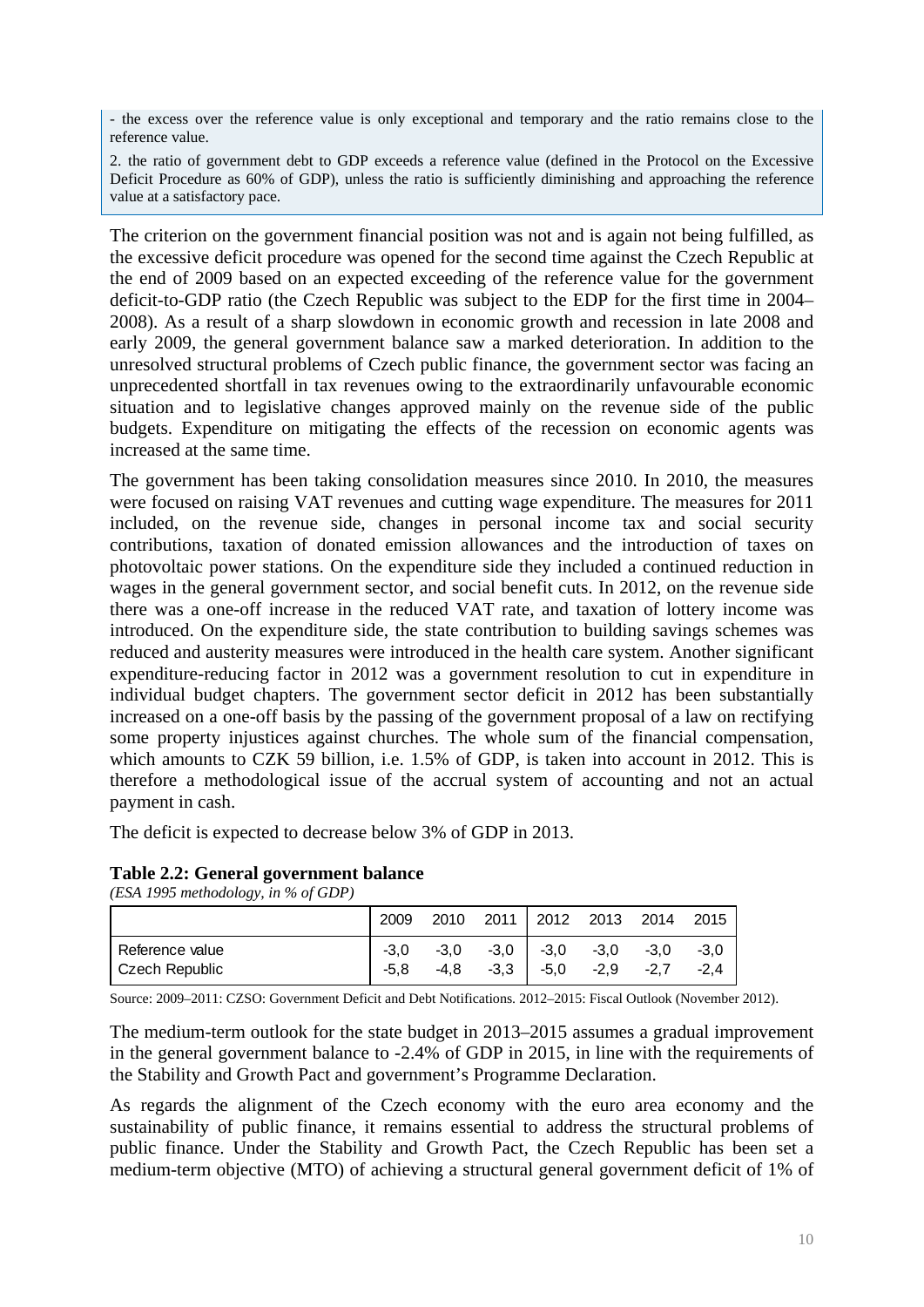GDP. Given the current fiscal policy settings, this objective will probably not be fulfilled during the outlook period. The structural deficit is expected to be 2.1% of GDP in 2012. In the following years the deficit is predicted to stabilize around 2% of GDP.

The risk of deterioration of the euro area economic outlook remains at the moment, owing to the persisting debt crisis in Greece and the problematic situation in Spain and some other euro area countries, which is jeopardising the economic growth of all EU countries, including the Czech Republic. A sharp slowdown in economic growth would in turn affect tax revenues in particular, as well as some social benefits, and consequently the general government balance.

### **2.2.2 Government debt criterion**

<span id="page-10-0"></span>Given the low initial level of government debt, the Czech Republic has had no problem fulfilling this criterion so far. In 2007–2008, the government debt stabilised around 30% of GDP, following a substantial increase (due mainly to government guarantees) in 2001–2003. Since 2009, however, owing to the economic crisis the debt has increased sharply, as the amount of debt is being affected to a large extent by the public budget deficit, the largest component of which is the greatly elevated state budget deficit. Compared to the EU and euro area average, however, the overall debt is not high.

Given the fiscal policy settings, the debt ratio is expected to increase throughout the outlook period, reaching 49.2% of GDP in 2015. It is clear that the period of comfortable fulfilment of the government debt criterion has ended and that increased attention will have to be paid to the sustainability of fulfilment of this criterion in the future.

### <span id="page-10-3"></span>**Table 2.3: Government debt**

*(ESA 1995 methodology, in % of GDP)* 

|                                     | 2009         | 2010         | 2011 2012 2013 2014 2015         |              |              |
|-------------------------------------|--------------|--------------|----------------------------------|--------------|--------------|
| Reference value<br>  Czech Republic | 60.0<br>34.2 | 60.0<br>37.8 | 60,0 60,0 60,0<br>40,8 45,5 47,6 | 60.0<br>48.6 | 60.0<br>49.2 |

Source: 2009–2011: CZSO: Government Deficit and Debt Notifications. 2012–2015: Fiscal Outlook (November 2012).

The adverse effects of population ageing pose a risk to the long-term public finance trend, even though quite significant measures have been taken, for example, in area of public pensions (parametric changes to the current pay-as-you-go system). However, there is still room to reduce the pressure on public finances. The systemic reforms also include a change to the health care and long-term care systems.

# <span id="page-10-1"></span>**2.3 Criterion on Participation in the Exchange Rate Mechanism**

#### <span id="page-10-2"></span>**Box 2.3: Definition of the criterion on participation in the exchange rate mechanism**

#### **Treaty provisions**

The third indent of Article 140(1) of the Treaty requires: "the observance of the normal fluctuation margins provided for by the exchange-rate mechanism of the European Monetary System, for at least two years, without devaluing against the currency of any other Member State".

Article 3 of the Protocol on the Convergence Criteria stipulates that: "the criterion on participation in the exchange rate mechanism of the European Monetary System shall mean that a Member State has respected the fluctuation margins provided for by the exchange rate mechanism of the European Monetary System without severe tensions for at least two years before the examination. In particular, the Member State shall not have devalued its currency's bilateral central rate against any other Member State's currency on its own initiative for the same period."

**Application of Treaty provisions in ECB and EC Convergence Reports**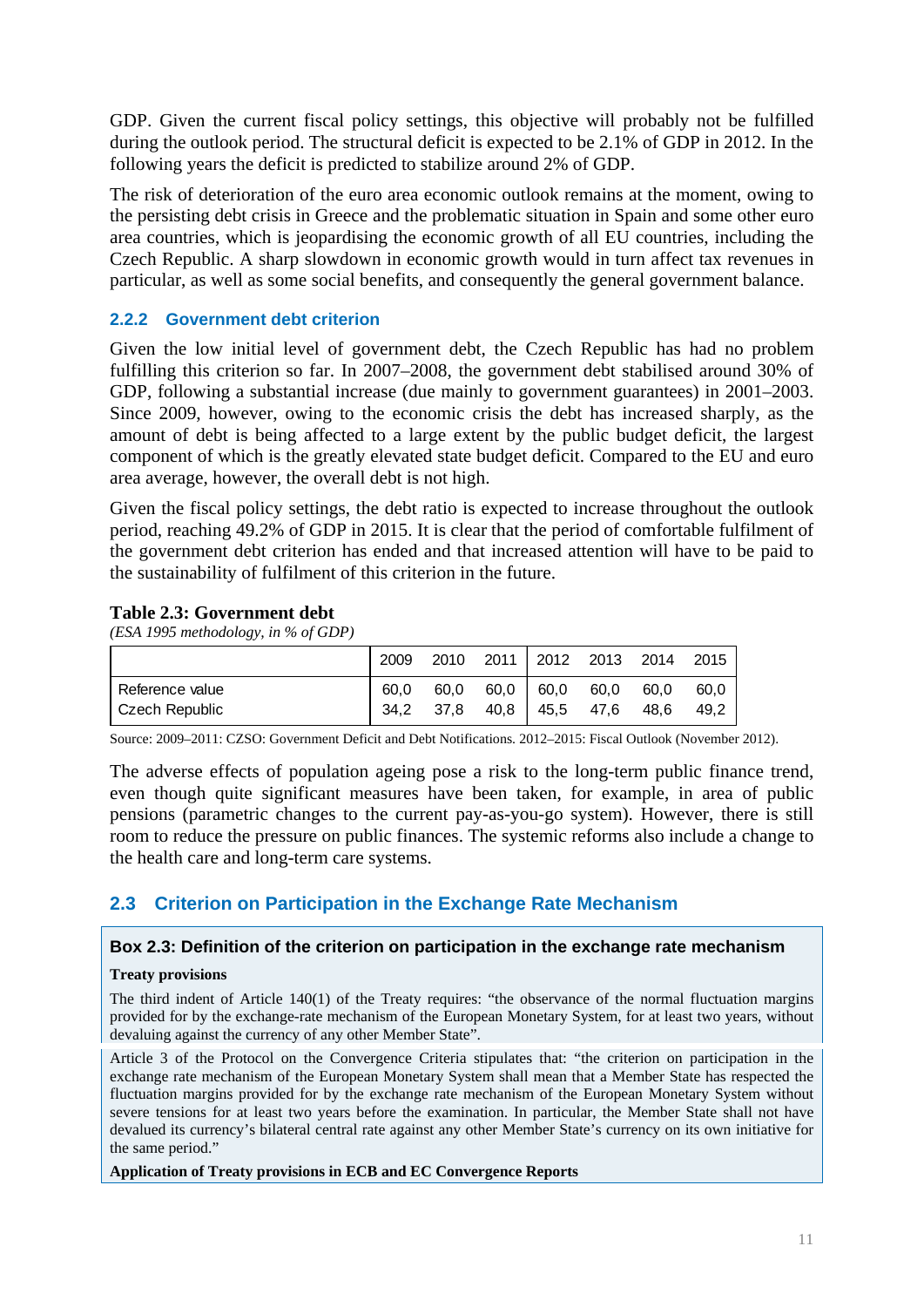The Treaty refers to the criterion of participation in the European exchange-rate mechanism (ERM until December 1998 and ERM II since January 1999).

First, the ECB and the EC assess whether the country has participated in ERM II "for at least the last two years before the examination", as stated in the Treaty.

Second, as regards the definition of "normal fluctuation margins", the ECB recalls the formal opinion that was put forward by the EMI Council in October 1994 and its statements in the November 1995 report entitled "Progress towards Convergence".

The EMI Council's opinion of October 1994 stated that "the wider band has helped to achieve a sustainable degree of exchange rate stability in the ERM", that "the EMI Council considers it advisable to maintain the present arrangements", and that "member countries should continue to aim at avoiding significant exchange rate fluctuations by gearing their policies to the achievement of price stability and the reduction of fiscal deficits, thereby contributing to the fulfilment of the requirements set out in Article 140(1) of the Treaty and the relevant protocol".

In the November 1995 report entitled "Progress towards Convergence" it was stated that "when the Treaty was conceived, the 'normal fluctuation margins' were  $\pm 2.25\%$  around bilateral central parities, whereas a  $\pm 6\%$  band was a derogation from the rule. In August 1993 the decision was taken to widen the fluctuation margins to ±15%. The interpretation of the criterion, in particular of the concept of 'normal fluctuation margins', became less straightforward". It was then also proposed that account would need to be taken of "the particular evolution of exchange rates in the European Monetary System (EMS) since 1993 in forming an ex post judgement".

Against this background, in the assessment of exchange rate developments the emphasis is placed on exchange rates being close to the ERM II central rates.

Third, the issue of the presence of "severe tensions" or "strong pressures" on the exchange rate is addressed by examining the degree of deviation of exchange rates from the ERM II central rates against the euro. Other indicators, such as short-term interest rate differentials vis-à-vis the euro area and their evolution, are used as well. The role played by foreign exchange interventions is also considered.

The example of the assessment of sustainability of fulfilment of the exchange rate stability criterion for Slovakia in the 2008 ECB Convergence Report recalls that some European authorities currently tend to take a stricter view in the interpretation of the convergence criteria and their fulfilment.

For the purposes of this assessment of exchange rate stability, the hypothetical CZK/EUR central parity is set as the average exchange rate in 2010 O1, i.e. the quarter preceding hypothetical ERM II entry at the start of 2010 Q2, which would allow euro adoption on 1 January 2013. With the aid of this parity it is theoretically possible to monitor whether the Czech Republic would have fulfilled the exchange rate stability criterion in the given time period.

Over the past two years, the exchange rate of the koruna against the euro has been on the stronger side of the hypothetical parity with no apparent trend. This might be interpreted as fulfilment of the exchange rate stability criterion. The experience of previous years, however, indicates less exchange rate stability. The koruna's previous long-term appreciation trend was interrupted in the second half of 2008. The subsequent sizeable depreciation was due to deteriorating foreign investor sentiment about the Central European region, including the Czech Republic, during the global financial crisis. The large magnitude of the depreciation between July 2008 and February 2009 (23%) indicates potential risks to the fulfilment of the exchange rate criterion. After the financial crisis passed, there was a period of a slight appreciation of the koruna. However, the euro area's problems with the expanding debt crisis in 2011 Q3 caused nervousness return to the financial markets. This was also reflected in increased volatility of the koruna's exchange rate in both directions. Overall, therefore, it can be seen that exchange rate deviations can exceed the set fluctuation band in turbulent times. The appropriate timing of ERM II entry will therefore be of key importance for successful fulfilment of the exchange rate stability criterion going forward. The Czech Republic should enter ERM II amid a stable situation, both currently and going forward, in the domestic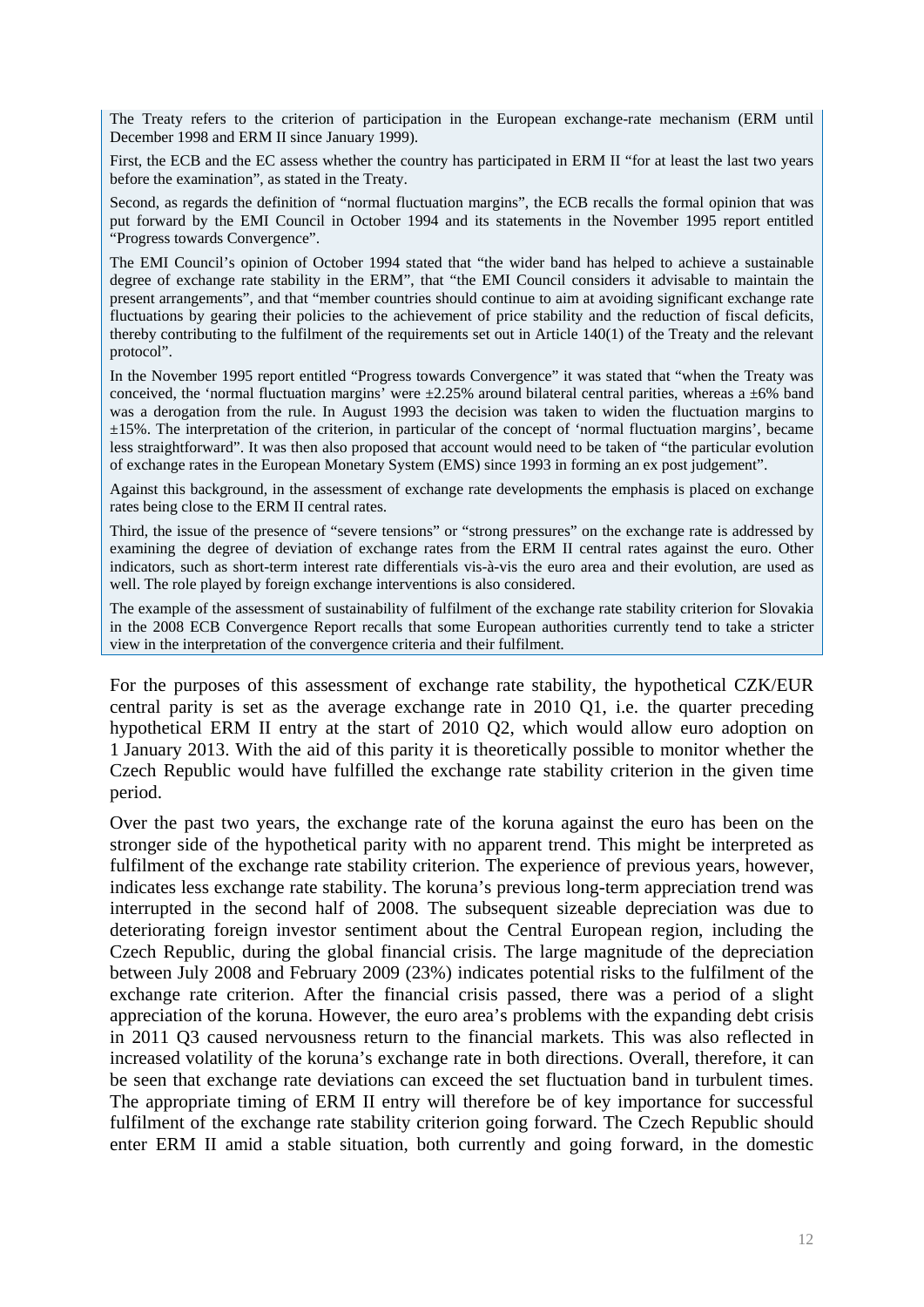economy, in global financial markets and in investment sentiment towards the Czech Republic and the whole region.



#### <span id="page-12-2"></span>**Chart 2.1: Nominal CZK/EUR exchange rate**

Note: In the chart, an upward movement of the exchange rate means appreciation of the koruna vis-à-vis the euro. The hypothetical central parity is simulated by the average exchange rate for 2010 Q1. Source: CNB, Czech MoF calculations. Data up to 30 September 2011.

The length of stay of an EU Member State in ERM II is set by the Treaty at a minimum of two years before the assessment of preparedness to adopt the euro. The Czech Republic's September 2003 Euro-area Accession Strategy and its August 2007 update state that the Government and the CNB agree on a stay in ERM II for the minimum required period only. This implies that the Czech Republic should enter the ERM II only after it has achieved a high degree of economic alignment and after conditions have been established which enable it to introduce the euro shortly after the assessment of the exchange rate criterion.<sup>[3](#page-12-3)</sup>

The Czech economy is highly open and therefore vulnerable to external shocks such as the surge in commodity prices in 2008 (in the context of the high energy intensity of the Czech economy) and the subsequent recession. The freely floating exchange rate has the potential to absorb adverse external shocks impacting on the Czech economy. For instance, a decrease in external demand usually causes the Czech koruna to weaken. This moderates the decrease in net exports and therefore dampens the effects of lower external demand on the Czech economy (the weakening of the Czech koruna at the start of recession serves as an example). The freely floating rate thus also places lower demands on the response of fiscal and monetary policies to adverse external shocks.

#### <span id="page-12-0"></span>**2.4 Criterion on the Convergence of Interest Rates**

#### <span id="page-12-1"></span>**Box 2.4: Definition of the criterion on the convergence of interest rates**

#### **Treaty provisions**

1

The fourth indent of Article 140(1) of the Treaty requires: "the durability of convergence achieved by the Member State and of its participation in the exchange-rate mechanism of the European Monetary System being reflected in the long-term interest-rate levels".

http://www.mfcr.cz/cps/rde/xchg/mfcr/xsl/eu\_acc\_stra\_13438.html and

http://www.mfcr.cz/cps/rde/xchg/mfcr/xsl/eu\_acc\_stra\_33780.html

<span id="page-12-3"></span><sup>&</sup>lt;sup>3</sup> For details, see the joint documents of the Czech Government and the CNB: "The Czech Republic's Euro-area Accession Strategy" and "The Czech Republic's Updated Euro-area Accession Strategy" at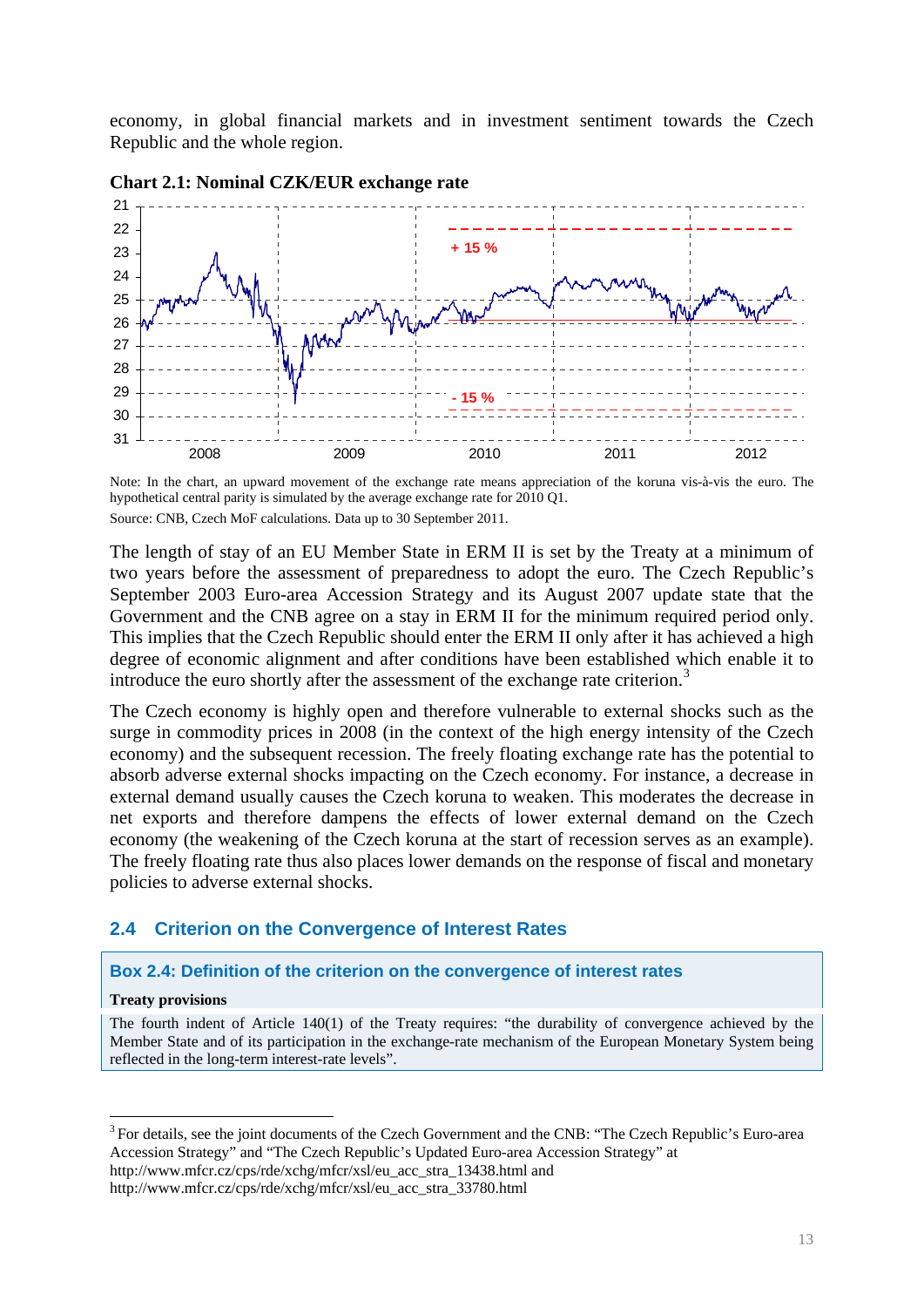Article 4 of the Protocol on the Convergence Criteria specifies that: "the criterion on the convergence of interest rates means that, observed over a period of one year before the examination, a Member State has had an average nominal long-term interest rate that does not exceed by more than two percentage points that of, at most, the three best performing Member States in terms of price stability. Interest rates shall be measured on the basis of long-term government bonds or comparable securities, taking into account differences in national definitions."

#### **Implementation of the criterion on the convergence of interest rates – current practice**

As in the case of the price stability criterion, there is room for interpretation by the assessing institutions. In the 2012 Convergence Report, the European Commission and the European Central Bank excluded the interest rate of Ireland from the calculation of the criterion on long-term interest rates, as the country had had restricted access to financial markets in the reference period and its rate had been far above the euro area average and could not be considered an appropriate benchmark. The Irish value was not excluded from the calculation of the price stability criterion in the same period. The reference value for the criterion on interest rate convergence was calculated using the data of two countries (Slovenia and Sweden).

The annual average long-term interest rates in the Czech Republic for convergence purposes showed a downward trend during 2009–2012. The Czech Republic constantly fulfilled the interest rate criterion by a sufficient margin in the period under review.

#### <span id="page-13-0"></span>**Table 2.4: Long-term interest rates for convergence purposes**

*(average for the last 12 months, in %)* 

|                            | 2009 | 2010 | 2011 | 8/2012 | 2012 | 2013 | 2014 | 2015 |
|----------------------------|------|------|------|--------|------|------|------|------|
| Average for 3 EU countries |      |      |      |        |      |      |      |      |
| with lowest inflation *    | 3.9  | 4.0  | 3.3  | 2.1    | 1.8  | 2.5  | 3.3  | 4.2  |
| Reference value            | 5.9  | 6.0  | 5.3  | 4.1    | 3.8  | 4.5  | 5.3  | 6.2  |
| <b>Czech Republic</b>      | 4.8  | 4.2  | 3.7  | 3.2    | 3.4  | 3.5  | 3.8  | 4.0  |

\* More precisely, the three best performing countries in terms of price stability (see Box 2.1).

Note: Countries facing debt problems were excluded from the forecast for 2012–2015 (Spain over the entire forecast horizon, Ireland in 2013 and Portugal in 2014–2015). Not all the necessary data were available for 2012; the reference value for the criterion was calculated by fixing the current real interest rates of the reference countries.

Source: Eurostat, Convergence Programmes and Stability Programmes of individual Member States.

The Czech Republic's adherence to fiscal consolidation is reflected in its high sovereign rating and in the strong interest of both residents and non-residents in Czech government bonds, which is fostering stability of Czech government bond yields.

Given the above-mentioned problems in the euro area, the forecast for 2013–2015 is subject to certain risks. Previous developments, however, indicate that the Czech Republic should have no problems fulfilling this convergence criterion, even though the interest rates of the reference countries (e.g. Germany) can be expected to be extremely low. However, maintaining the confidence of the financial markets in the medium-term consolidation and long-term sustainability of Czech public finance is an important condition.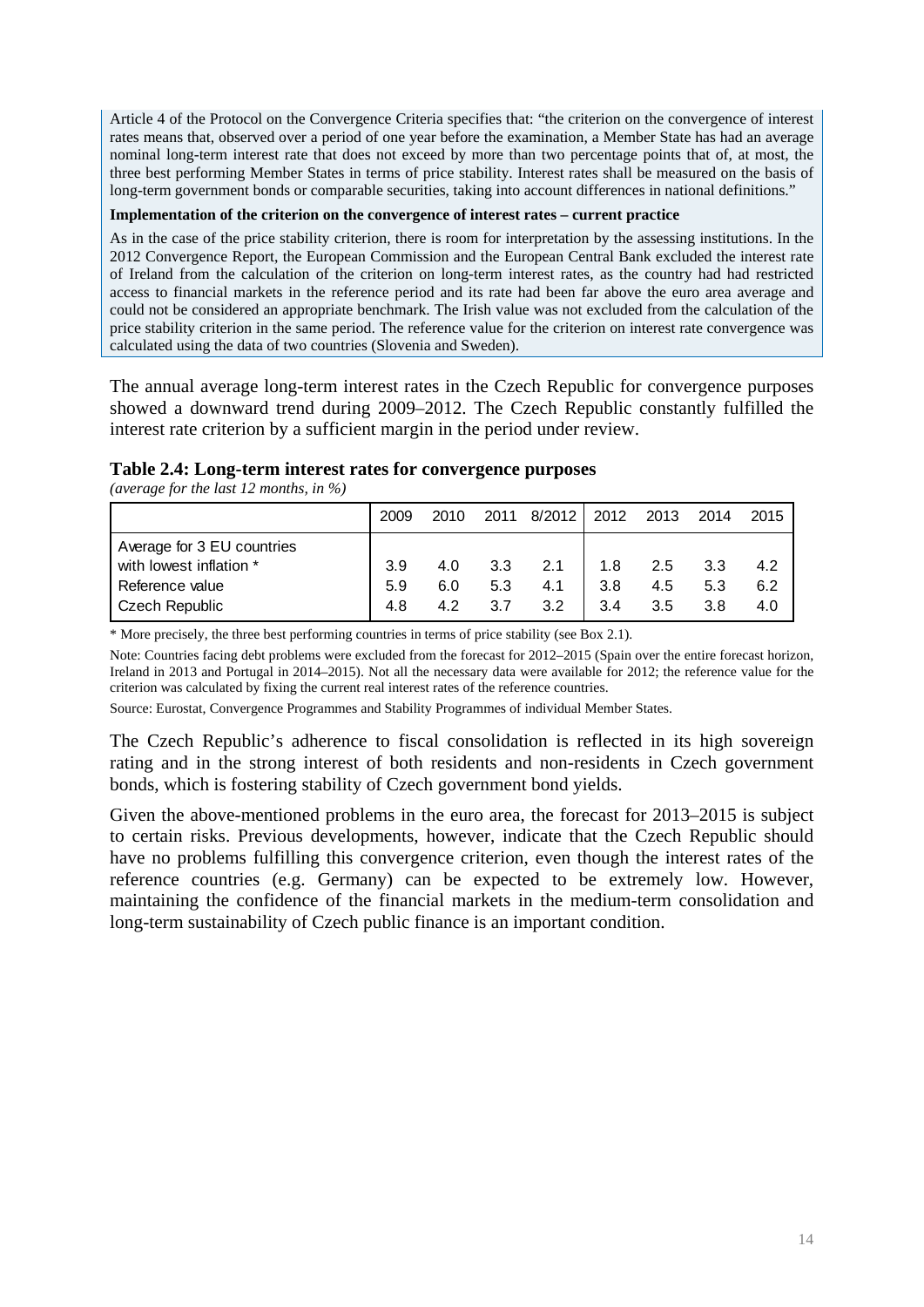# <span id="page-14-0"></span>**3 ASSESSMENT OF THE CZECH REPUBLIC'S CURRENT ECONOMIC ALIGNMENT WITH THE EURO AREA**

This part summarises the results of a set of analyses directed at assessing the Czech economy's alignment with the euro area over and above the formal criteria, the fulfilment of which is assessed in the previous part. The Czech Republic's future entry into the euro area ensues from the commitments associated with EU membership. Adoption of the single European currency should lead to the elimination of exchange rate risk in relation to the euro area and to a related reduction in the costs of foreign trade and investment. This should further increase the benefits accruing to the Czech Republic from its intense involvement in the international economic relations. Besides the aforementioned benefits, however, adoption of the euro will simultaneously imply costs and risks arising from the loss of independent monetary policy and exchange rate flexibility vis-à-vis major trading partners. The benefits and costs stemming from euro adoption will be affected by the characteristics and situation of both the Czech economy and the euro area economy. These factors will influence whether adoption of the euro by the Czech Republic will lead to an increase in the country's economic stability and performance.

The analyses are divided into two basic groups according to the type of question they try to answer. The section entitled "Cyclical and Structural Alignment" indicates the size of the risk of different economic developments in the Czech Republic compared to the euro area and hence the risk of the single monetary policy being highly suboptimal for the Czech economy. The section entitled "Adjustment Mechanisms" answers the question of to what extent the Czech economy is capable of absorbing the impacts of potential asymmetric shocks using its own adjustment mechanisms. The basic theoretical starting point for the underlying analyses is the theory of optimum currency areas. These analyses are aimed at assessing the evolution of the alignment indicators over time and in comparison with selected countries. The conclusion as to whether adopting the euro will have economic benefits for the Czech economy and whether the economy is sufficiently prepared for adopting the single currency cannot be made in absolute terms, but the aforementioned comparison with other countries and the assessment of developments over time can be carried out in the context of economic developments in the euro area. In general, the benefits of adopting the euro can be expected to depend on the economic situation in the domestic economy and in the euro area and to increase with greater economic alignment and stronger adjustment mechanisms other than monetary policy and the exchange rate adjustment mechanism.

# <span id="page-14-1"></span>**3.1 Cyclical and Structural Alignment**

Assuming a stable and sustainable economic situation in the euro area, the costs arising from the loss of the Czech Republic's own monetary policy will be particularly pronounced if the Czech economy is not aligned with the euro area economy. The risks arising from the Czech Republic's accession to the euro area will decrease as the degree of alignment increases.

The **degree of real economic convergence** is an important indicator of the Czech economy's similarity to the euro area. A higher level of such convergence fosters greater similarity of long-run equilibrium development. Indirectly it can also foster a lower likelihood of misalignment in the shorter run. A higher degree of convergence in the economic level prior to ERM II entry and euro adoption should further increase the relative price level, which will reduce the potential future pressures for growth of the price level and equilibrium appreciation of the real exchange rate. From the long-term perspective, the Czech economy is converging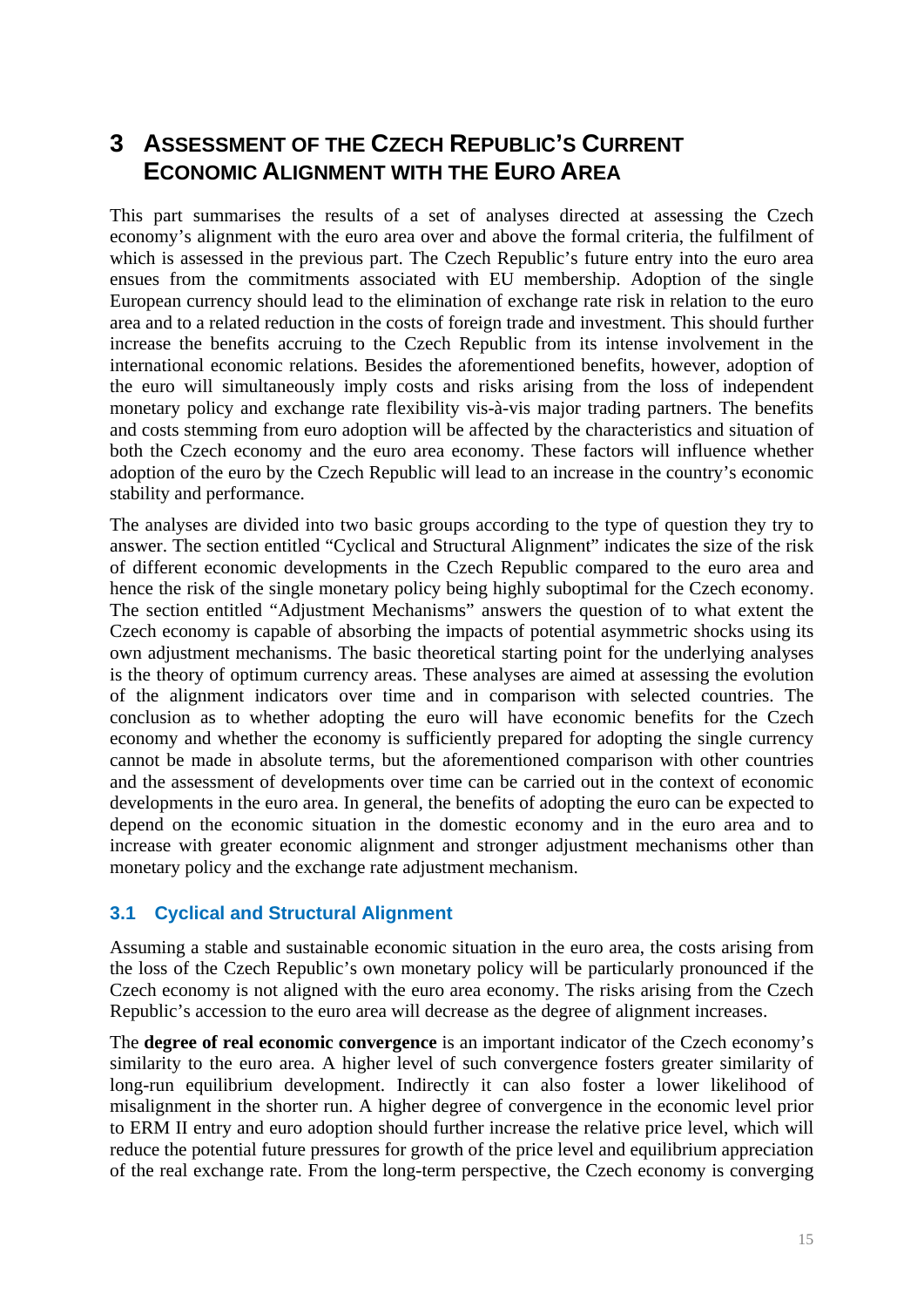towards the euro area in real terms. However, this trend halted in 2009 as a result of the financial and economic crisis. In recent years, GDP per capita has been about three-quarters of the euro area average. Owing to the crisis, the convergence process was also interrupted in the case of the price level of GDP. In the last two years, however, this level has increased again, reaching 70% of the euro area price level in 2011, although it remains below the level corresponding to the performance of the economy. The wage level in the Czech Republic in 2011 was roughly 40% of the average euro area level when converted using the exchange rate and about 60% when converted using purchasing power parity. The real exchange rate of the koruna (on an HICP basis) appreciated on average by 2.6% a year between 2002 and 2011, but is displaying significant fluctuations around its long-run trend. Some of these fluctuations can be sources of macroeconomic shocks, while others can help to absorb them. The koruna's appreciation in 2007 and the first half of 2008 (i.e. in a situation of high inflation and fast economic growth) had a stabilising effect on the Czech economy, as did the subsequent weakening of the Czech currency during the recession. According to the analyses, equilibrium real appreciation of the koruna against the euro at an average rate of 1.6–2.1% a year can be expected over the next five years. Continuing real appreciation of the exchange rate following euro area entry would therefore mean an inflation differential vis-à-vis the euro area and related lower (or even negative) real interest rates.



<span id="page-15-0"></span>**Chart 3.1: Real economic convergence of selected states towards the euro area in 2011**  *(EA-17=100)* 

Source: Eurostat, CNB calculations.

**Alignment of economic activity and similarity of economic shocks** will increase the likelihood that the single monetary policy in the monetary union will be appropriately configured from the perspective of the Czech economy. The analyses indicate increased correlation of overall economic activity between the Czech Republic and the euro area in recent years; the same goes for activity in industry and export activity. However, the rise in the monitored correlations, including supply shock correlation, should be assessed in the context of the global economic crisis, the subsequent gradual recovery in economic activity, and later also the impacts of the deepening debt crisis proceeding in parallel in the Czech Republic and the euro area. For this reason, only in future years will it be possible to prove or disprove the hypothesis that greater business cycle alignment has been achieved in normal global economic conditions.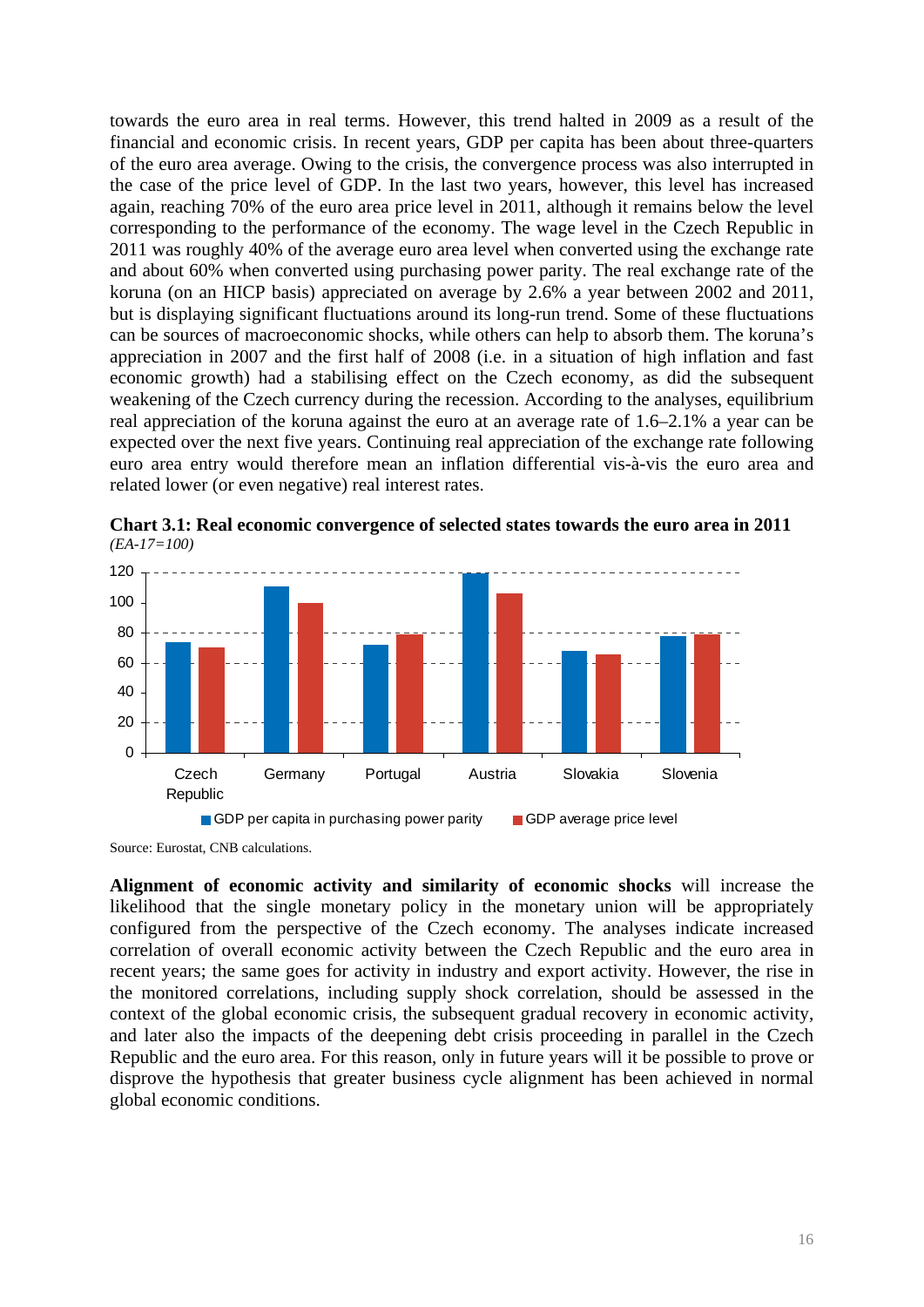<span id="page-16-0"></span>



Similarity of the **structure of economic activity** with the euro area should decrease the risk of asymmetric economic shocks. In terms of production structure, the Czech economy retains a specific feature in the form of a higher share of industry and a smaller share of services, particularly financial intermediation, compared to the euro area. In addition, the differences in structure are widening further. The above-average share of the car industry in the total output and value added of the Czech economy compared to the euro area is (as in Germany) a possible source of asymmetric developments.

Fast convergence of **nominal interest rates** in the immediate run-up to joining the euro area acted as an asymmetric shock in some economies in the past, generating macroeconomic imbalances and risks to financial stability. For a country planning to enter the monetary union, earlier gradual interest rate convergence is therefore an advantage. The fact that the difference between Czech and euro area interest rates was close to zero for a long time is favourable from this perspective. Short-term interest rates showed a slightly positive interest rate differential in 2009–2010, but this closed gradually, temporarily turning negative in 2011 H2. Government bond yield differentials against Germany peaked at the start of 2009 and also showed a slight and temporary increase in late 2011 and 2012 H1 due to the euro area debt crisis. However, Czech long-term interest rates have long been much lower than those in the other countries under review.

Another indicator of the appropriateness of sharing a single currency is long-term comovement in the **exchange rates** of two currencies against a reference currency. Compared to the other currencies under review, the correlation between the rates of the Czech koruna and the euro against the dollar was relatively high. It always decreased only temporarily: during the fast appreciation of the koruna in 2001–2002 and later on in connection with the general surge in global financial market volatility after the fall of Lehman Brothers in 2008 H2 and 2009 Q1, when the Czech koruna – like the Hungarian forint and the Polish zloty – came under significant depreciation pressure. A temporary modest decline in correlation was also observed in 2012 H1.

The Czech economy's strong **trade and ownership links** with the euro area magnify the benefits arising from the elimination of potential fluctuations in the exchange rate and the reduction in transaction costs. The euro area is the partner for 64% of Czech exports and 60% of Czech imports, a level comparable to, or even higher than, that in the other non-euro area countries under review. The share of intra-industry trade is relatively high. The Czech economy's ownership links with the euro area on the direct investment inflow side are relatively strong and showing an upward trend. In 2010, foreign direct investment from the euro area was 53% of Czech GDP.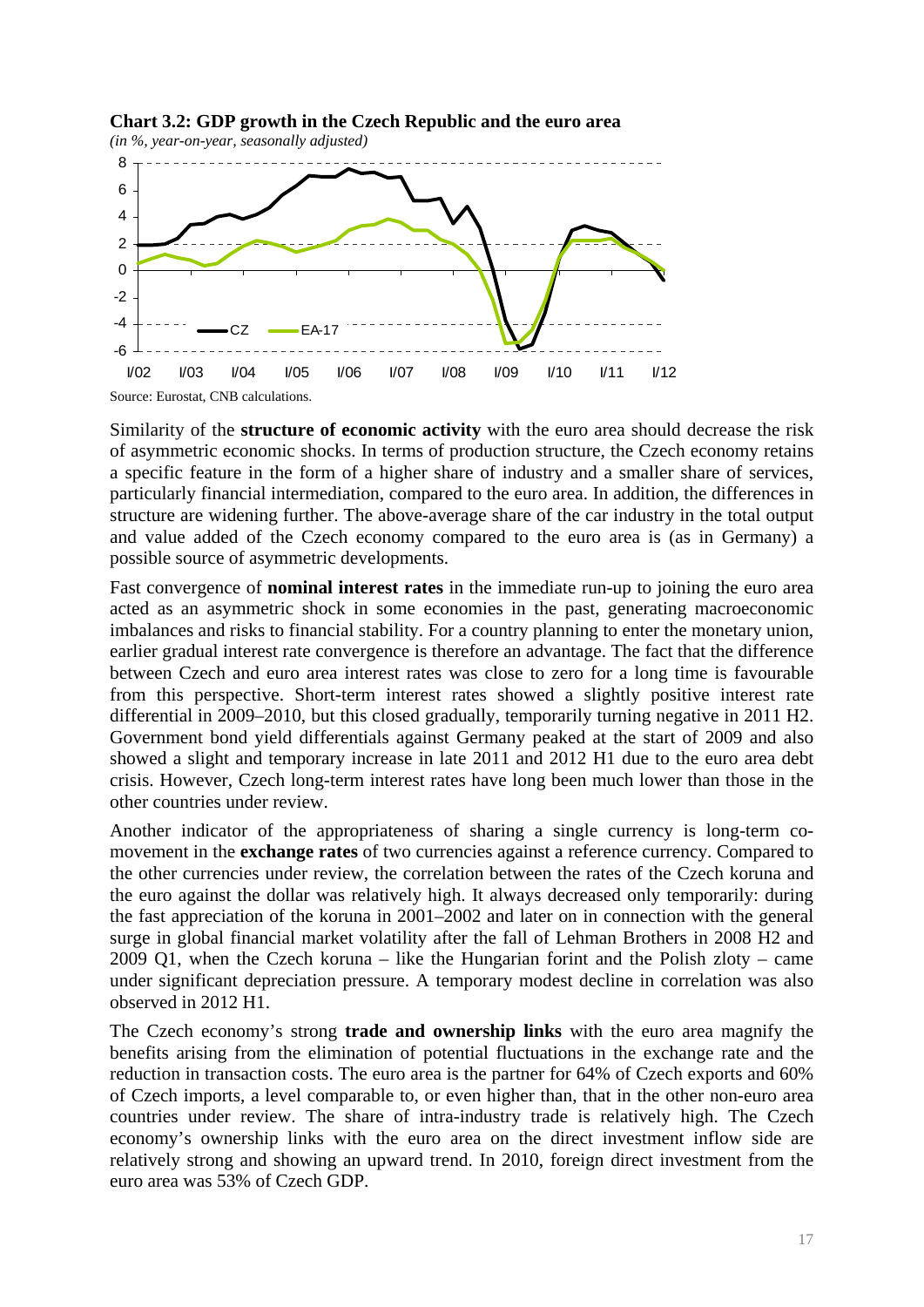

<span id="page-17-0"></span>

Source: Eurostat, IMF, CNB calculations.

Despite the smaller size of the Czech **financial sector** and its smaller depth of financial intermediation relative to the euro area, it can be expected to have a similar effect on the economy in normal economic conditions. The depth of financial intermediation in the Czech Republic, as measured by the ratio of financial system assets to GDP, is roughly one-quarter of the value for the euro area. The share of bank loans to the private sector is 56% of GDP in the Czech Republic, i.e. roughly two-fifths of that in the euro area. However, the current level of the aforementioned indicators in the euro area is not necessarily optimal, since in many countries it is more a reflection of private sector overleveraging.

The **structure of the financial assets and liabilities of Czech non-financial corporations**  and households is gradually converging to that of euro area entities, but still shows differences. For corporations, the difference is particularly visible in a higher weight of shares in the net debtor position, due to lower ownership links. By contrast, the share of debt is lower than in the euro area. Corporations in the Czech Republic are showing higher liquidity, although liquidity growth has also been visible in the other countries under review in recent years. The maturity of corporate liabilities is longer and debt financing is lower and more stable. Czech households have a higher share of currency and deposits in their assets and a lower debt ratio than euro area households. The household sector's net creditor position is still about half that in the euro area.

In the past, the **effect of money and financial market rates on client rates** in the Czech Republic was roughly the same as in the euro area. The global financial and economic crisis has led to a temporary slowdown in transmission of monetary policy interest rates to the Czech economy owing to some client risk premia. The structure of interest rate fixation on new loans to non-financial corporations is similar to that in the euro area. The degree of **spontaneous euroisation** in the Czech Republic is low and is due to economic agents' high trust in the domestic currency and to sustained low inflation and low interest rates. The use of foreign currency is concentrated primarily in the sector of corporations involved in foreign trade.

The analysis of **integration of financial markets** (the money, foreign exchange, bond and stock markets) reveals that the speed of elimination of shocks in the individual segments of the Czech financial market was increasing in the pre-crisis period and the level of convergence towards the euro area did not differ much from that of the other countries under review. The only exception was the money market, which was already showing a lower degree and speed of integration in the pre-crisis period, mainly due to different monetary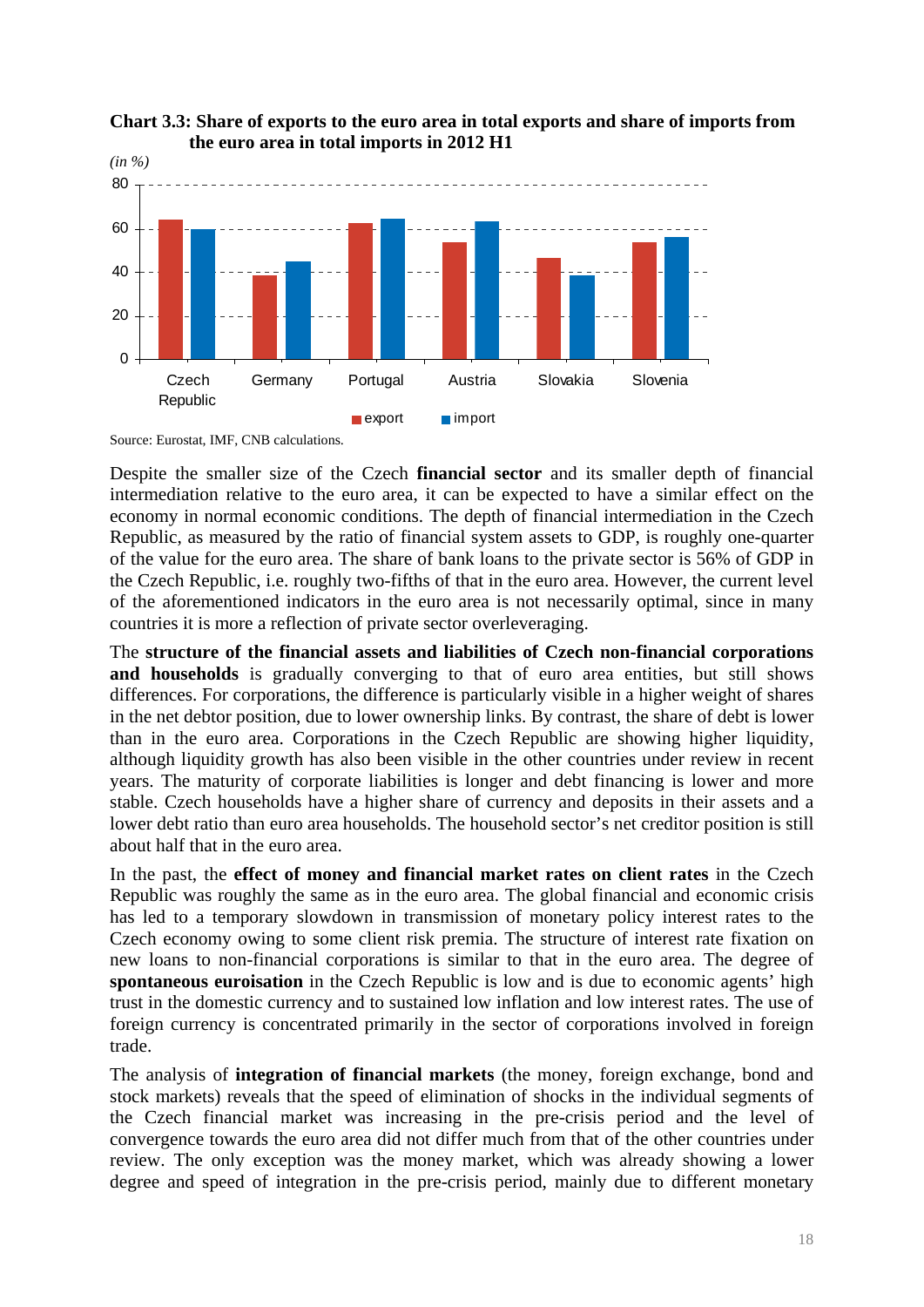policy in the Czech Republic compared to other countries. The global crisis and its impacts led to a decline in the speed of adjustment and to loosening financial market integration in all the countries under comparison. The financial market situation started to improve in 2009 H2, and in 2010 the Czech Republic saw a return to pre-crisis values on all markets under review except the government bond market. However, slight divergence was apparent at the start of 2012, due to the escalation of the euro area debt crisis.

## <span id="page-18-0"></span>**3.2 Adjustment Mechanisms**

Fiscal policy can be a stabilising element for the economy, but it can itself be a source of economic shocks if it is set inappropriately. The closer the structural part of the public budget deficit is to zero and the lower is the accumulated public finance debt, the more room there will be at a time of economic downturn for automatic stabilisers to function and discretionary measures to be implemented. The assessment of the **roles of the structural and cyclical components of the budget balance** shows that the Czech general government deficits in past years were due mainly to non-cyclical effects – until recently, the total deficit was almost identical to the structural component. Fiscal policy was pro-cyclical for most of the period under review. Windfall tax revenues in 2006–2008 were not employed to reduce the fiscal deficit, but instead tended to be used to generate new public expenditures. Similarly, tax cuts affecting the revenue side were not ultimately accompanied by corresponding austerity measures on the public expenditure side, even during years of solid economic growth. Fiscal policy had the desirable countercyclical nature in 2009, when government anti-crisis and other measures were adopted. This led to a significant widening of the structural deficit. The public finance situation improved somewhat in 2010 and 2011, when a fiscal consolidation process was commenced and the structural deficit was considerably reduced, albeit at the cost of procyclical fiscal policy. According to the current estimate, the structural deficit should narrow further in 2011 and 2013 thanks to continuing fiscal consolidation. Although the Czech Republic's **total government debt** is lower than that of many EU countries, it has been growing significantly in recent years. The high share of mandatory expenditure combined with the expected effect of demographic changes on pension system expenditures (this effect is moderated by the increase in the retirement age within the "small" pension reform) and health care system expenditures also poses a risk to public finance sustainability.



<span id="page-18-1"></span>**Chart 3.4: The fiscal balance and its cyclical and structural components**  *(as % of GDP)* 

Note: Positive values represent a public budget surplus and negative values a public budget deficit. The sum of the cyclical and structural balance does not equal the total balance since the structural balance is adjusted for extraordinary one-off fiscal measures in addition to the effect of the cycle.

The overall balance in 2012 does not include the financial compensation for churches of 1.5% of GDP.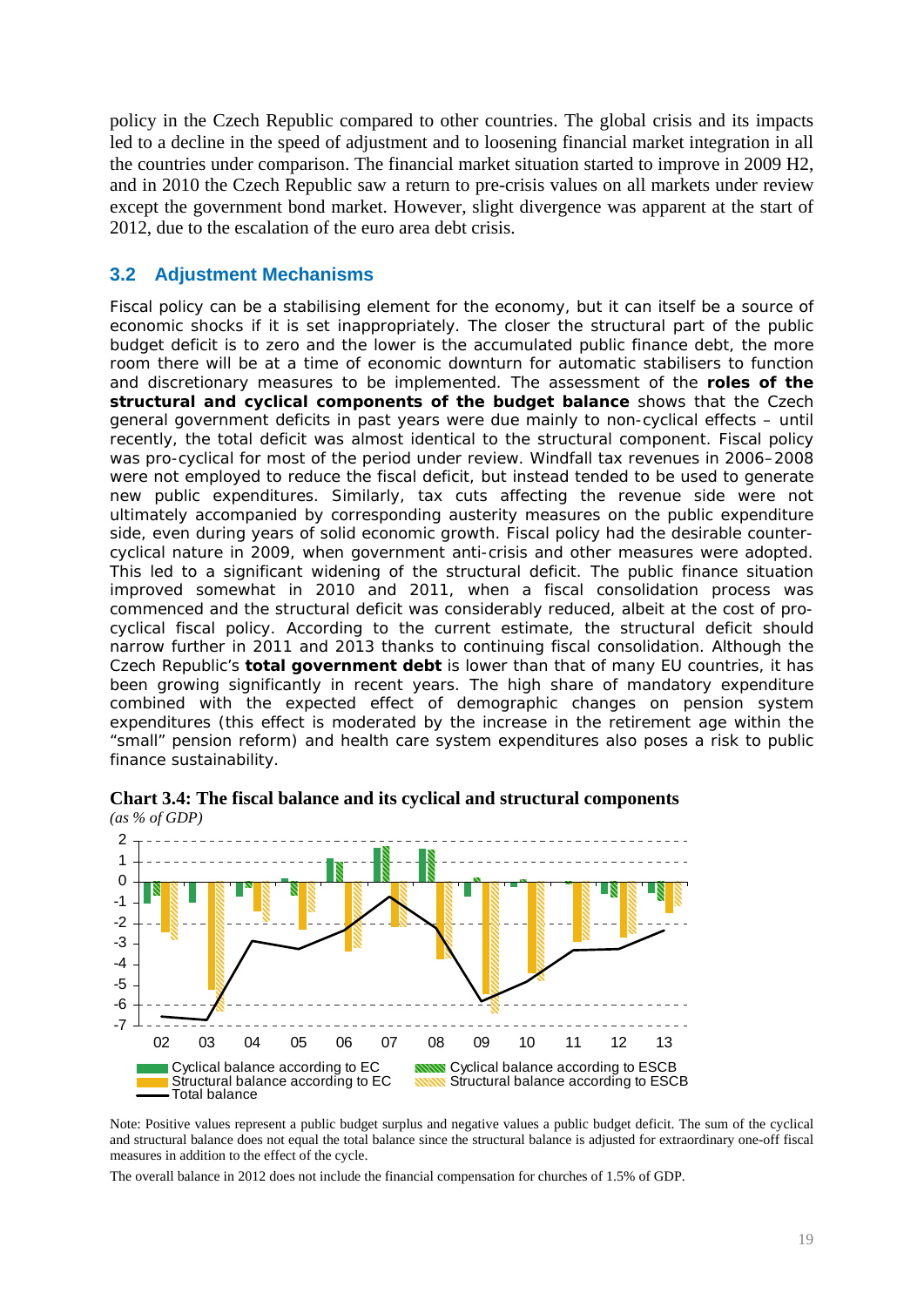Source: CZSO, CNB calculations.

The **labour market** is another important mechanism through which the economy can cope with shocks within the euro area. The Czech labour market is not significantly less flexible compared to other European economies, but its weak spots include persisting large regional differences, high overall labour taxation and low financial incentives to seek a job, particularly for the short-term unemployed and low-income households with children.

The Czech labour market situation reflects the impacts of the previous economic downturn. Long-term unemployment started rising in 2009 H2, although in 2011 it fell slightly. Structural unemployment is hovering around 6%. This is one of the lower figures among the countries under comparison. The Czech Republic still has relatively large differences in unemployment across regions.

**Wage flexibility** can enhance the economy's ability to absorb shocks to which the single monetary policy cannot respond. Nominal wages in the Czech Republic responded to the buoyant economic growth and subsequent sharp downturn in the appropriate direction, dampening the impact of the recession on the Czech labour market. In addition to base wage freezes and indexation, firms often adjusted bonuses and also used other alternative labour cost adjustment channels. According to the results of econometric analyses, however, real wage flexibility is not statistically significant. Differences in **inflation persistence** in the monetary union countries could also lead to the single monetary policy having different impacts. However, inflation persistence in the Czech Republic is average among the countries under comparison.

Although the **international mobility** of Czech workers is not very high, the increase in foreign employment in the Czech Republic until 2008 H1 and its subsequent decline as a result of the economic slump can be regarded as economic adjustment ability. On the other hand, the use of foreign labour in the pre-crisis period indicated the persistence of some serious rigidities in the Czech labour market, as demand for low-skilled labour was not satisfied from domestic sources.

Labour market flexibility is determined to a great extent by the **institutional rules**. The effect of collective bargaining on wage setting in the Czech Republic is no higher than in the current euro area members. The ratio of the minimum wage to the average wage was rising until 2006. Since then it has been decreasing, however. This is important above all in low-skilled jobs, for which the negative impact of a high minimum wage on wage flexibility can be greater. A reduction in the cost of dismissing an employee during the period shortly after the employment contract is signed or after the probationary period has ended can be considered a positive change as from 2012, which should result in higher job creation, especially for graduates and young people. Overall labour taxation in the Czech Republic is relatively high, and has increased slightly further in recent years. The implicit taxation rate, expressing the average effective tax burden, decreased in 2008 and 2009, but increased slightly in 2010. The financial incentives to seek and accept a job are weak in the Czech Republic, particularly for the short-term unemployed and low-income households with children.

In the area of **product market flexibility** the situation is showing some positive changes. The conditions for doing business have improved compared to the other countries. However, the domestic business environment remains in some respects (e.g. starting a business) more burdened with administrative obstacles than in most of the countries under comparison. The rate of taxation of Czech corporations is one of the lowest among the countries under review.

**Stability and effectiveness of the financial sector** is a precondition for the sector to be able to assist in absorbing economic shocks. By contrast, an unsound financial sector can create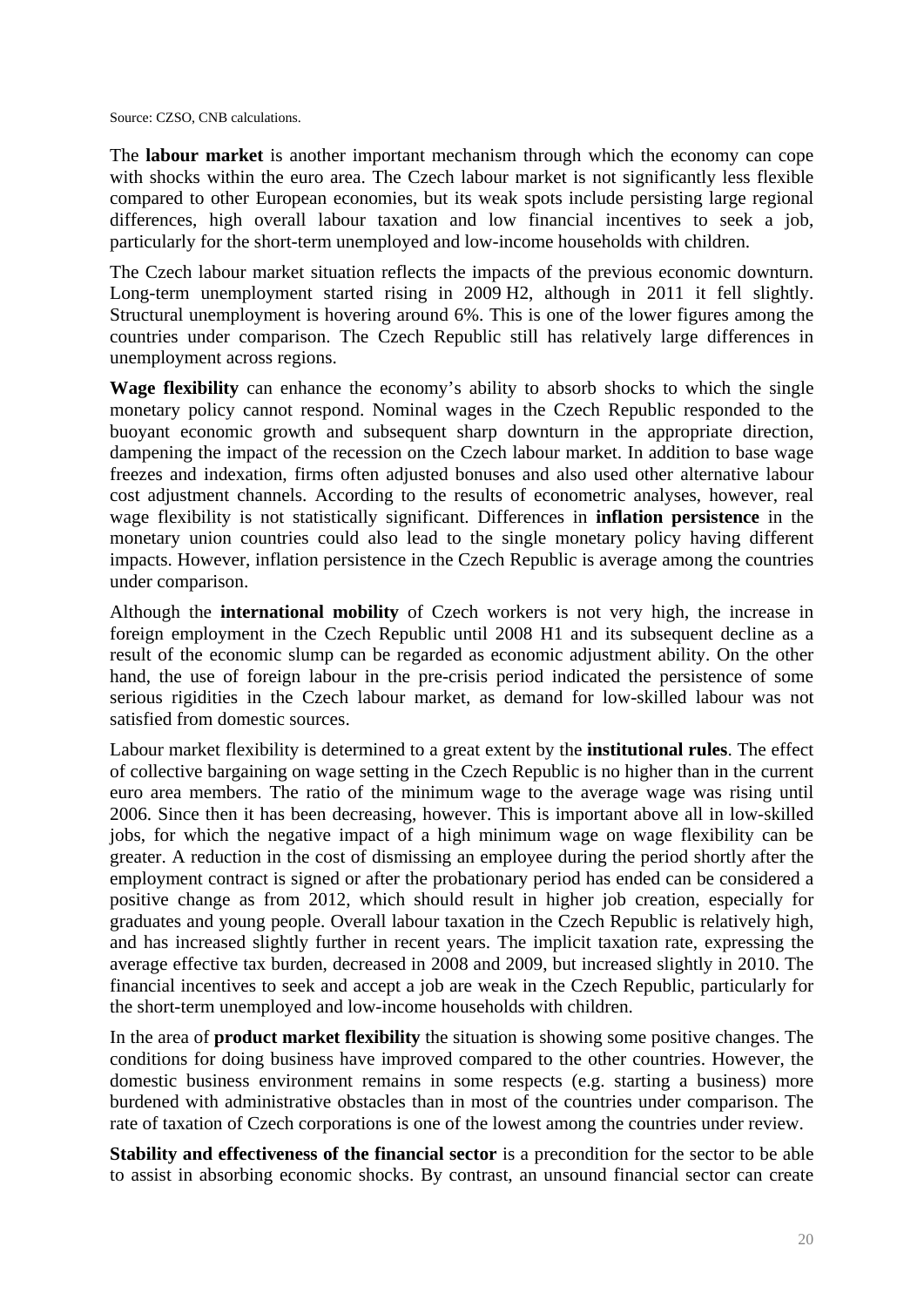shocks and propagate them to the real economy. It can also cause problems in the fiscal area, as recent experience of some euro area countries shows. The Czech banking sector displays very good macroprudential indicators such as profitability, capitalisation and liquidity and limited dependence on other countries. It is therefore not a source of shocks and should be able to absorb fluctuations emanating from the domestic economy or from abroad. The results of stress tests conducted on portfolios as of 31 March 2012 indicate that the Czech banking sector is also sufficiently resilient to extremely adverse macroeconomic and financial developments.



<span id="page-20-0"></span>

Source: IMF FSI.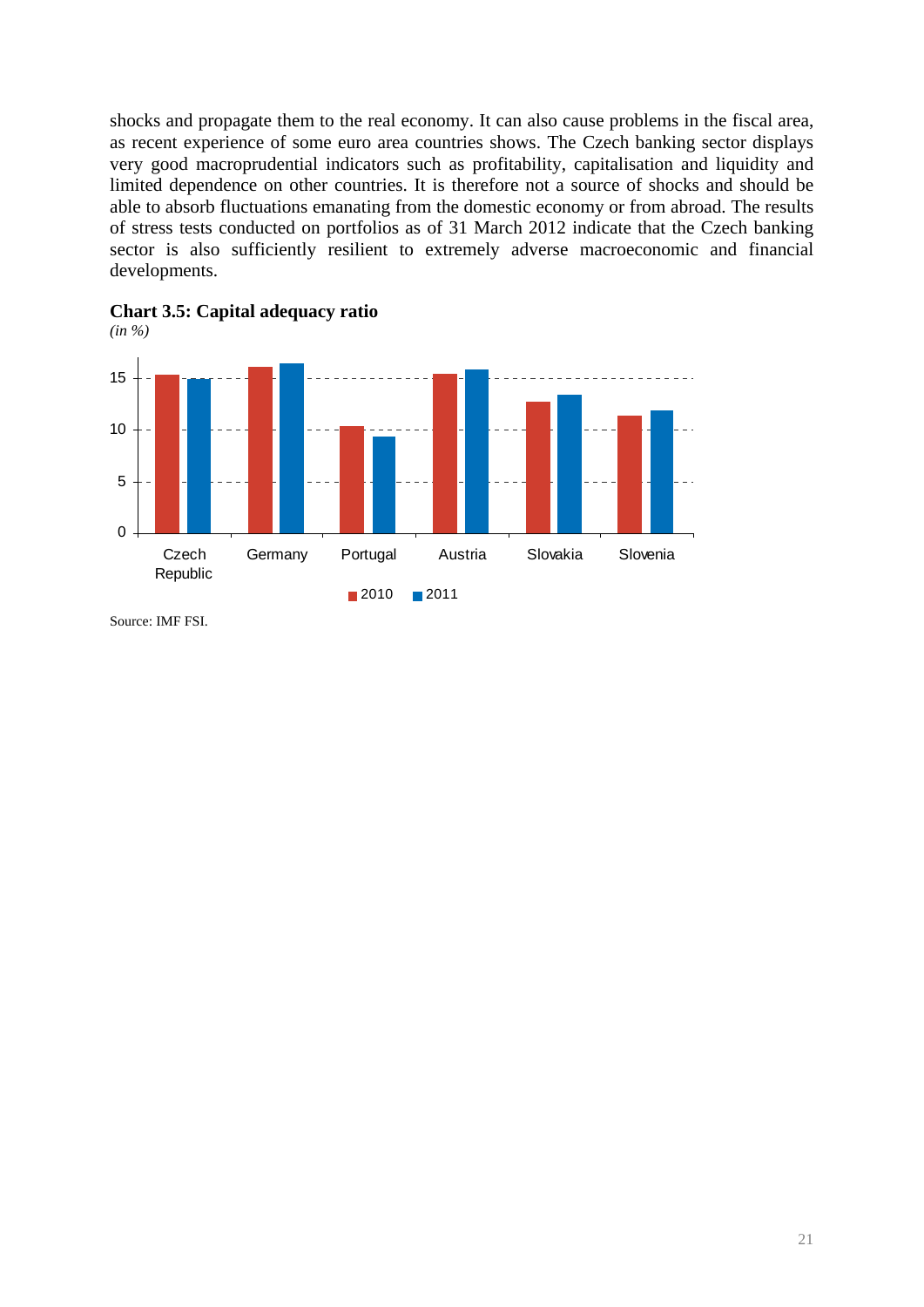# <span id="page-21-0"></span>**4 SITUATION IN THE EURO AREA AND NEW OBLIGATIONS FOR ACCESSION COUNTRIES**

Developments in the euro area in recent years deserve increased attention. On the one hand they are pointing to differences between the countries of the EMU, and on the other hand they are leading to a change in its institutional architecture and may therefore significantly alter the benefits and costs of euro adoption.

**Economic alignment of euro area countries** is a basic prerequisite for the EMU to function smoothly. However, recent developments point to shortcomings in this area. The differences in economic level between member countries were widening until the start of the financial crisis. The subsequent decrease in differences is due to a larger fall in real GDP in wealthier countries. The differences in year-on-year growth rates across euro area economies indicate that their business cycles are displaying no major change in alignment. However, these differences widened in 2008–2010 and slightly also in late 2011, as the economies were hit by recession in different quarters and to different extents. By contrast, the unemployment rate was initially converging, but in recent years unemployment has risen much more strongly in some countries. Inflation showed a trend towards relative alignment after euro adoption, but the crisis years saw a temporary increase in misalignment. In recent years, the biggest and fastest-growing gap can be seen for long-term interest rates, which most of all reflect the different magnitudes of the debt problems across euro area countries.

The **public finance situation** in many euro area members is currently putting the functioning of the euro area under the biggest pressure. At present, only three countries (Estonia, Finland and Luxembourg) meet the fiscal criteria laid down in the Treaty on the Functioning of the EU and detailed in the protocols annexed to it. In 2011, eleven countries exceeded the budget deficit criterion (3% of GDP) and twelve were non-compliant with the debt criterion (60% of GDP). Although compliance with the Stability and Growth Pact had been patchy right from the establishment of the euro area, the problems escalated after the outbreak of the global financial and economic crisis.





Source: Eurostat.

Major changes are being made to the **institutional framework** in response to the euro area's problems. The future form of the economic and political organisation of the EMU is changing the view of the economic benefits and costs of joining. In addition to the primary objective of